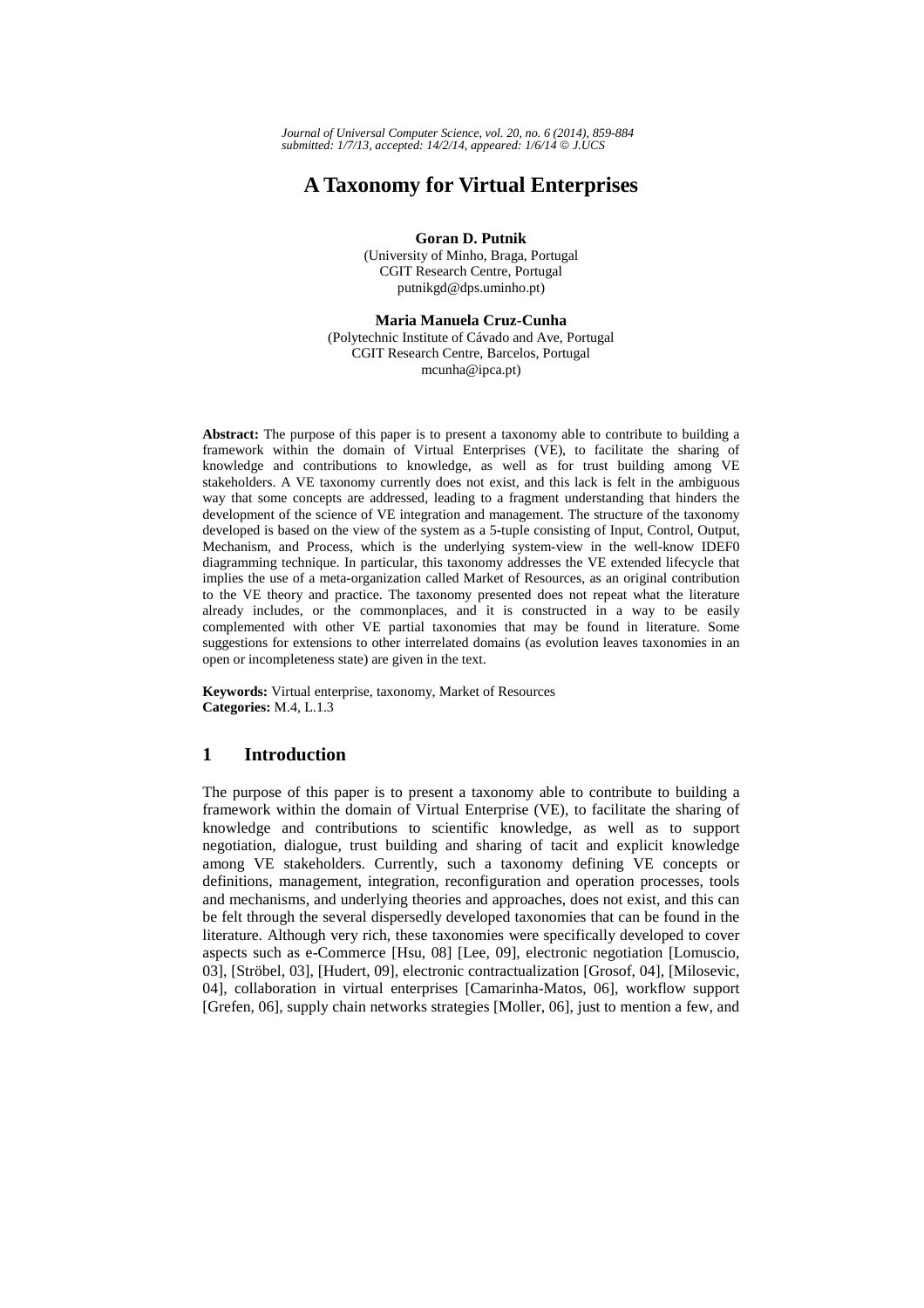although somehow related to the VE domain, naturally have not lead to unifying definitions and clear concepts, as this was not their underlying purpose.

Humans have always searched for order in the world and, implicitly, a reliable and valid classification of entities, and this is such more important in the scientific domain [Dunn, 82]. The noun "taxonomy" has a Greek origin and is defined at Merriam-Webster online [Taxonomy, 10b] as "(1) the study of the general principles of scientific classification; (2) classification; especially: orderly classification of plants and animals according to their presumed natural relationships". The Merriam-Webster's Learners' Dictionary [Taxonomy, 10a] adds the meaning "the process or system of describing the way in which different living things are related by putting them in groups". According to [Cheung, 05], unstructured knowledge makes difficult the process of knowledge acquisition, organizing and sharing.

Many researchers [Lethbridge, 01], [Meyer, 93] [Rasmussen, 07] have identified the proliferation of complex and sometimes duplicated, overlapping (which does not mean contradictory) terminology, addressed from different dimensions, leading to fragmented understanding and hindering the development of the science of VE integration and management.

It can be verified that authors in general use some definitions and concepts interchangeably and ambiguously, so that in particular the understanding of VE integration, operation and management can be fragmented and hindered (as developed later in section 3).

Virtual Enterprises, Agile/Virtual Enterprises, Virtual Organizations, Smart Organizations, Networked Enterprises, Star Aliances, BM\_Virtual Enterprises, to name just some, are designations of similar, complementary and overlapping models and concepts; in front of this, how can a manager, a policy maker, a researcher, a student, capture the correct sense of them all? What are their associated enabling technologies? And other similar questions related to the ambiguity of diverse definitions within the VE theory arise.

After a literature review on VE, the authors concluded that the literature provides a wide range of definitions, characteristics, models, typologies for VE, most of them overlapping and duplicated, and sometimes using different terms for the same dimensions. However, some of these works are superficial or incomplete, very focused and covering a narrow view, such as defining communication flows or defining typologies and coordination among VE members. Some of the contributions referred are not precisely taxonomies, but characterization efforts, sets of properties or characteristics of a given aspect/view of a VE.

But developing foundational taxonomies is not simple at all. The authors describe a set of key elements/ assumptions, focusing on a "system view" based taxonomy. The structure of the taxonomy developed is based on the view of the system as a 5 tuple consisting of Input, Control, Output, Mechanism, and Process, which is the underlying system-view in the well-know IDEF0 diagramming technique. In particular, this taxonomy addresses the VE extended lifecycle (proposed in [Cunha, 05b]) which besides the traditional VE life cycle phases (VE creation /integration, operation and reconfiguration along time and finally its dissolution), implies the use of a meta-organization called Market of Resources, as an original contribution to the VE theory and practice.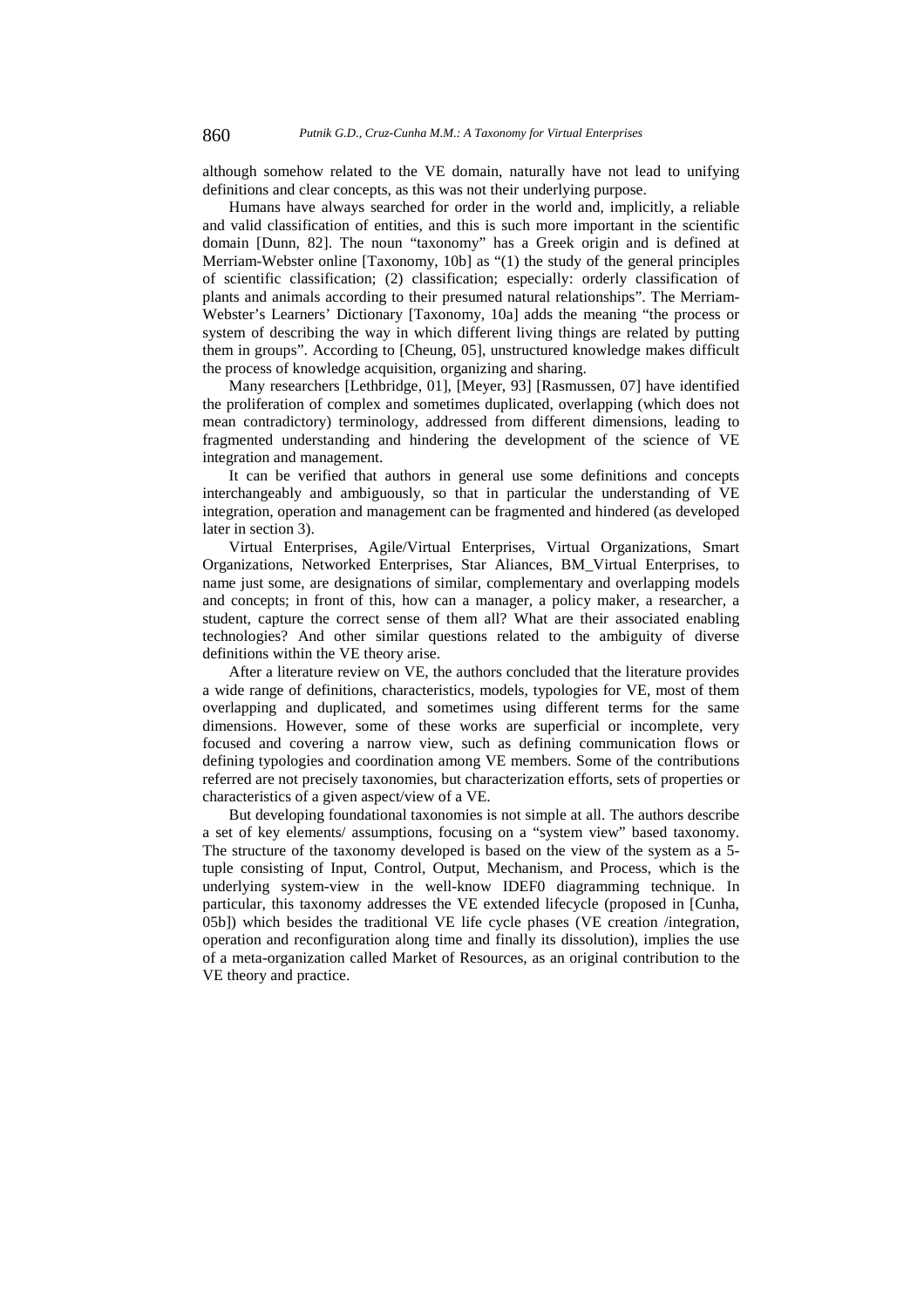This structure was intentionally used to facilitate the transposition and the relationship with other VE models already developed using IDEF0 representation, as well as to facilitate the use of IDEF0 and similar techniques in the conception and development of new models.

The taxonomy presented in the paper is expected to facilitate the sharing of knowledge in the domains of VE concepts or definitions, management, integration, reconfiguration and operation processes, tools and mechanisms, and underlying theories and approaches.

The taxonomy presented does not represent a merge of existing or already published partial taxonomies, that is, the taxonomy presented does not repeat what the literature already includes, as well as repeating the commonplaces, but it is constructed in a way to be easily complemented with other VE partial taxonomies that may be found in literature, in a form of new "branches" of the taxonomy "tree" that can be added ("grafted").

In this context, some suggestions for extensions to other interrelated domains (as evolution leaves taxonomies in an open or incompleteness state) are given in the text. In other words, although a taxonomy is always incomplete, the taxonomy herein introduced is broader in coverage than the existing ones, which can be seen as branches of it, and deeper (in detail). It is not possible to completely define a subject, objective and exhaustively, "it is only possible to classify our knowledge of it" [Gershenson, 99].

The paper is organized as follows: section two introduces basic concepts related to taxonomy definition and representation, as well as presents a literature review on VE taxonomies. Section three introduces concepts related with the VE model, namely definitions, requirements, enabling structures and section four states the building blocks for the introduction of the "system-based view" taxonomy, introducing the meta-enterprise called Market of Resources as an enabler of the VE model. Section five presents the taxonomy and finally section six highlights some limitations of this work, suggests a few extensions to other interrelated domains and draws conclusions of the undertaken research.

# **2 Background**

This section makes a brief introduction to the basic concepts to be developed in the paper and presents a literature review on VE related taxonomies

#### **2.1 Definition of taxonomy**

"The fact that others might introduce old words with new meanings into previously relatively stable domains of discourse should make us think." [Gilchrist, 03]. Hence, Gilchrist explained the need to organize knowledge in taxonomies, and identified several triggers for this. Carolus Linnaeus (1707-1778) is recognised as the father of modern taxonomy, and developed the *Linnaean* taxonomy, a method of classifying living things, and arranging them in a hierarchical structure. However, in the year 300 b.C. Aristotle was one of the first to use this term to name hierarchical schemes oriented to the classification of scientific objects.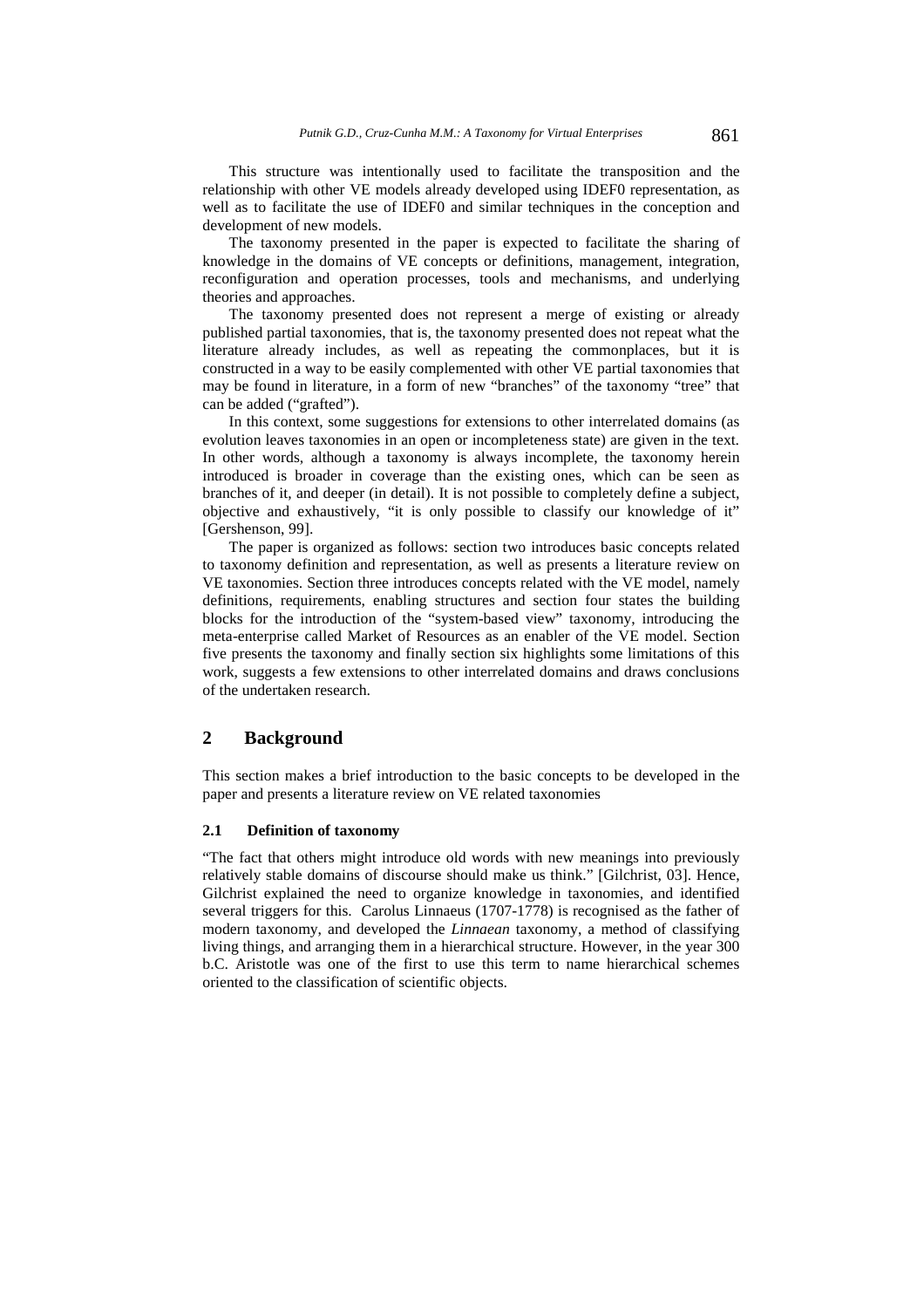A taxonomy is defined as the practice or principle of classification. According to biological terms, it is defined as the science of classifying plants, animals, and microorganisms into increasingly broader categories based on shared features. In biology, taxonomy, classifies all living organisms from single celled organism, insects, birds, mammals, and humans in a hierarchical order. In short, classification is the arrangement of things according to likeness and unlikeness, in terms of belonging to set and subsets.

Today the concept is applied in a wider sense and refers to the classification of things and to the principles underlying such a classification. Almost anything on earth may be classified according to some taxonomic scheme. The basic idea behind taxonomy is to provide a controlled vocabulary for metadata attributes, and to specify relationships between terms in the controlled vocabulary [Taxonomystrategies, 09].

The benefit of this approach is that it allows related terms to be grouped together and categorized in ways that make it easier to find the correct term to use whether for searching or to describe an object. So, a taxonomy describes the subjects being used for classification, but is not itself metadata; it can be used in metadata, however.

According to [Guarino, 00], [Welty, 01], taxonomies based on a partial-ordering relation commonly known as is-a, class inclusion or subsumption, are an important part of conceptual modeling, providing substantial structural information, and are typically the key elements in integration efforts; a well-formed taxonomy has significant implications for understanding, reuse, and integration of knowledge.

#### **2.2 Representation of taxonomies**

Taxonomies are a common and powerful tool to structure information. The efficient representation of taxonomies as free-structured sets of concepts is not a new concern. Taxonomies are special trees where each leaf node represents some object and all other nodes represent classifications of objects represented by its child nodes; a taxonomy could be presented as a two or three-dimensional grid or as a graph of interlinked nodes [Gambosi, 87]. Hierarchical order is just one way of representing a taxonomy, and is the one adopted in this paper.

The scope of a taxonomy is defined by its extent and granularity [Villa, 07]. Granularity deals with articulating something (hierarchically) according to certain criteria, where a lower level within a perspective contains knowledge or data that is more detailed than the adjacent higher level [Keet, 2006], [Villa, 07].

A taxonomy is a structure of knowledge representation simpler than the ontology, but that can be used as basis to the development of ontologies [Sugumaran, 02], [Corcho, 03], [Gilchrist, 03], [Kashyap, 05] [Hepp, 07]. Ontologies, taxonomies, and other semantic hierarchies are increasingly necessary for organizing large quantities of data [Kaiser, 08].

#### **2.3 A review of literature on VE taxonomies and related**

Literature has been offering VE classifications since the mid-nineties. This section presents a compilation of the main contributions towards the definition of VE related classifications, definitions and taxonomies, based on a literature review, in order to present our vision of a VE, based on the representation of a set of concepts identified within the VE subject domain, definitions and identified relationships.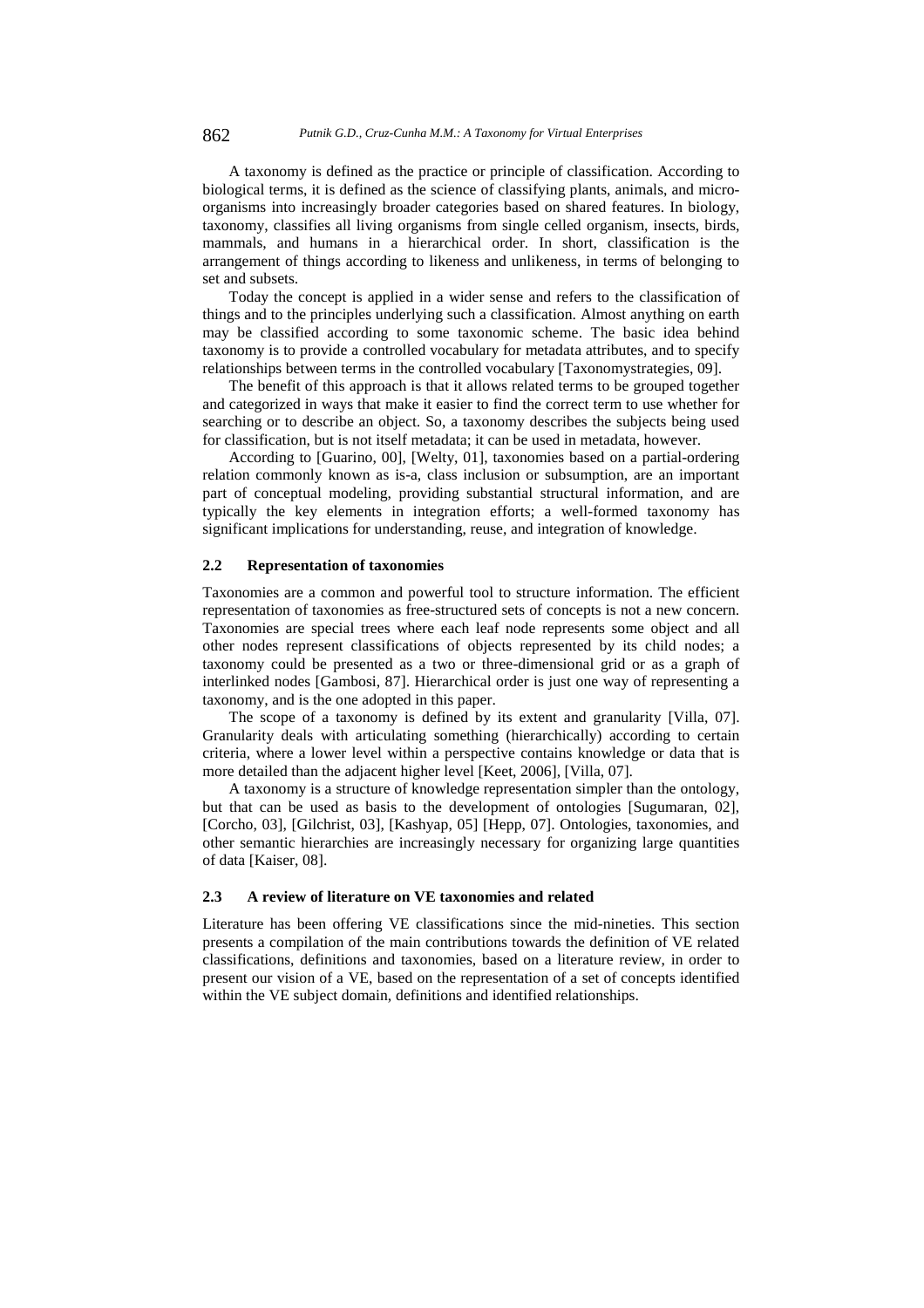In 1995 [Sarkar, 95] classified "intermediary" (cybermediary) functions in electronic commerce; in 1999 Bichler & Segev [Bichler, 99] described approaches to brokerage services in electronic commerce and later [Ávila, 02] identified and systematized brokerage functions in VE.

The firsts virtual organization taxonomies were developed in 1998 by Bultje [Bultje, 98], based on definitions, characteristics and typologies of interorganizational co-operation, and in [Lethbridge, 01] it was introduced a taxonomy of virtual organization structures based on the cross-boundary information flow requirements of member organizations; this contribution defined the basic, elemental structures for a virtual organization and specified the relation among the member organizations and between the organization and the customer.

Bafoutsou [Bafoutsou, 02] presented a review of research on taxonomies in the area of creating collaborative applications for E-collaboration and collaborative systems; the inter-organizational application integration aspects, in-line with the needs of the networked organizations, were analyzed and characterized in [Themistocleous, 02] [Irani, 03], while later Choi *et al.* [Choi, 08] proposed a framework for VE collaboration. [Westphal, 10] defined typologies of cooperation in intensive collaborative interactions between the partners, with an approach that provides an information basis for the management of collaboration when companies work together in cooperation.

Gunasekaran [Gunasekaran, 02] proposed a framework as a basis for understanding the major strategies and relevant technologies of Agile Manufacturing (AM). Similarly to what happens with the VE concept, the term 'agile', coined in 1991 [Nagel, 92], leaves still some concerns that prevent companies from taking an entirely different direction from AM.

Lomuscio [Lomuscio, 03] presented a comprehensive definition of automated negotiation parameters in e-commerce settings, and [Ströbel, 03] characterized and compared a large variety of electronic negotiation designs and systems, ranging from auctions to bilateral bargaining systems. Hudert [Hudert, 09] made a review of literature on taxonomies originating in e-commerce research and economics; these taxonomies presented a set of parameters that allowed for detailed description of specific negotiation protocols, that their authors used to propose a Negotiation Framework.

Malucelli [Malucelli, 06] combined the use of ontologies and agent technologies to contribute in solving the heterogeneity problem in e-commerce negotiations; the authors developed a methodology that assesses lexical and semantic similarity among concepts represented in different ontologies, the Ontology-based Services. [Jagdev, 08] contributed to the design and implementation of a bid auction application for procurement automation within supply chains embedded in extended and virtual enterprises, using ontologies

[Jung, 07] proposed a framework to overcome the heterogeneity between taxonomies for describing resources, to enable inter-alignment between organizational taxonomies.

Efficient and secure knowledge sharing is critical to the success of a VE; Chen [Chen, 08] proposed a ontology-based knowledge sharing model and a multiple-layer knowledge representation framework for knowledge sharing in a VE.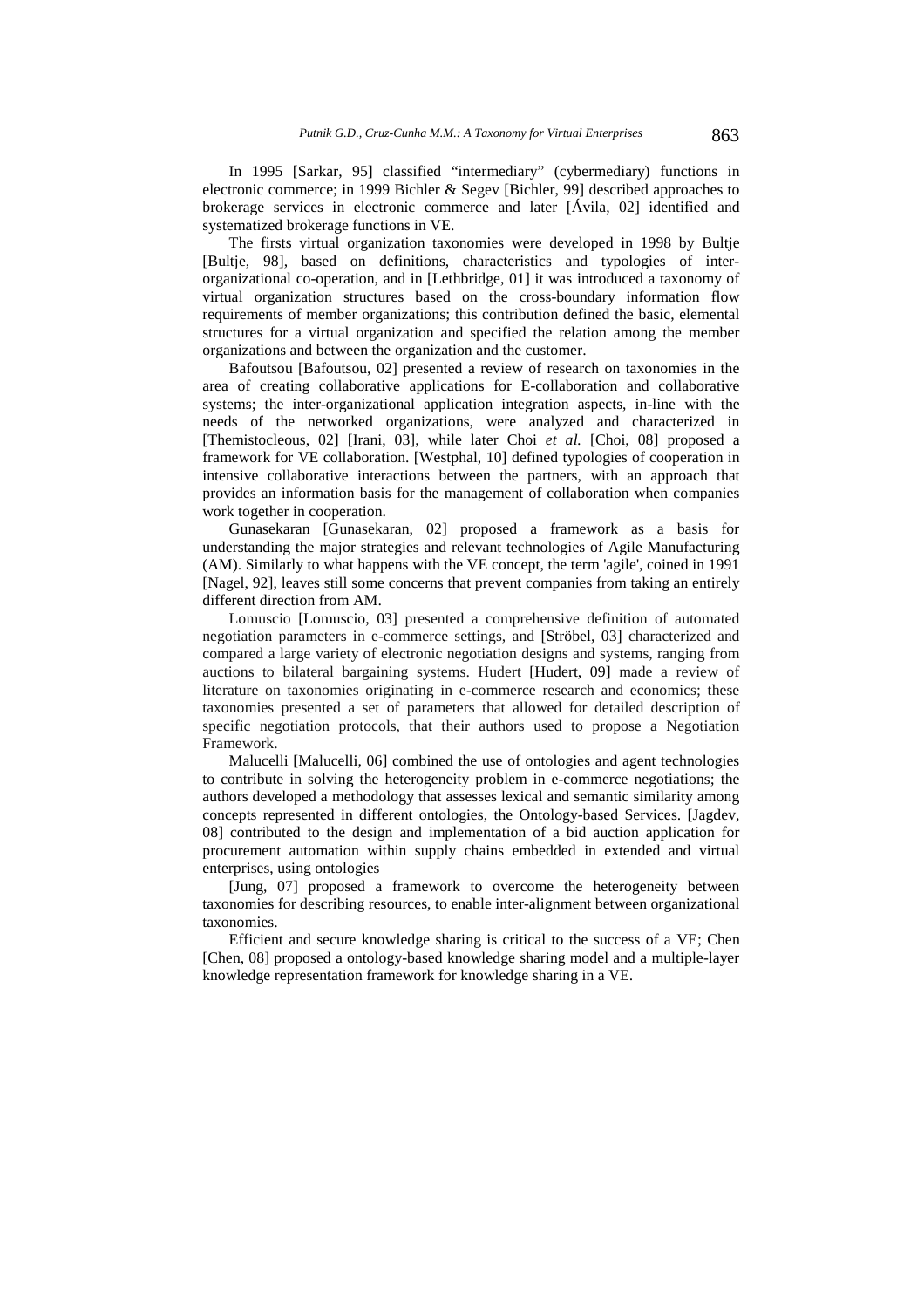Eschenbacher [Esch, 11] analysed collaboration intensities within networked enterprises relationships.

[Thoben, 01] proposed typologies for enterprise network based on attributes of the network, node-related attributes and product-related attributes. Typologies of enterprise networks, envisaging network performance assessment are also presented in [Cagnazzo, 10].

Chen [Chen, 08] refered the often overlapping approaches and the lack of explicit definitions in architectures for enterprise integration. Indeed, although a taxonomy is never complete, all of these contributions are limited to only a part of a model, to a set of functions or processes. These are parts of a whole.

The various complementary contributions found (and many more could be added) show that the paradigms are defined with more or less extension and granularity and hence classifiable by some set of characteristics, principles, strategies, practices, enabling features, dimensions, etc. As we demonstrated, there exist a virtually infinite number of contributions towards the classification and organization of VE related concepts.

# **3 The Virtual Enterprise Model**

Concerning the question of the VE as a new organizational paradigm, and according to the authors' opinion, there are three fundamental features of the VE concept that make the fundamental difference between the VE and the "traditional" enterprise. These are:

- The dynamics of network reconfiguration,
- Virtuality, and
- External entities (meta- (virtual) enterprise structures) as environments for enabling, or supporting, the VE integration itself as well as to support reconfiguration dynamics.

The concept of Virtual Enterprise as an organizational model has emerged a couple of decades ago, after a number of truly advanced organizational (and management) concepts that marked the decades from the seventies to the nineties, but which did not manage to succeed in all required dimensions in the nowadays turbulent and unpredictable market [Putnik, 05].

The functional requirements for the new approach were recognized (and published) already in the eighties, e.g. see Miles & Snow [Miles, 84], [Miles, 86], while virtually the most known references have appeared in nineties, e.g. Drucker [Drucker, 90] and Iacocca Institute [Nagel, 92], (which had defined a virtual enterprise concept as a part of a wider concept called Agile Manufacturing, or Enterprise).

The term and the concept "Virtual Enterprise" emerged already in the beginning of nineties and could be seen as the further optimization and perfection of the basic ideas about dynamic networking. However, unfortunately or not, until today, there is not a universally accepted definition, or model, of the VE.

A selection of definitions, which explicitly use the term "Virtual Enterprise", is presented in Box 1 –Virtual Enterprise, where it is demonstrated precisely the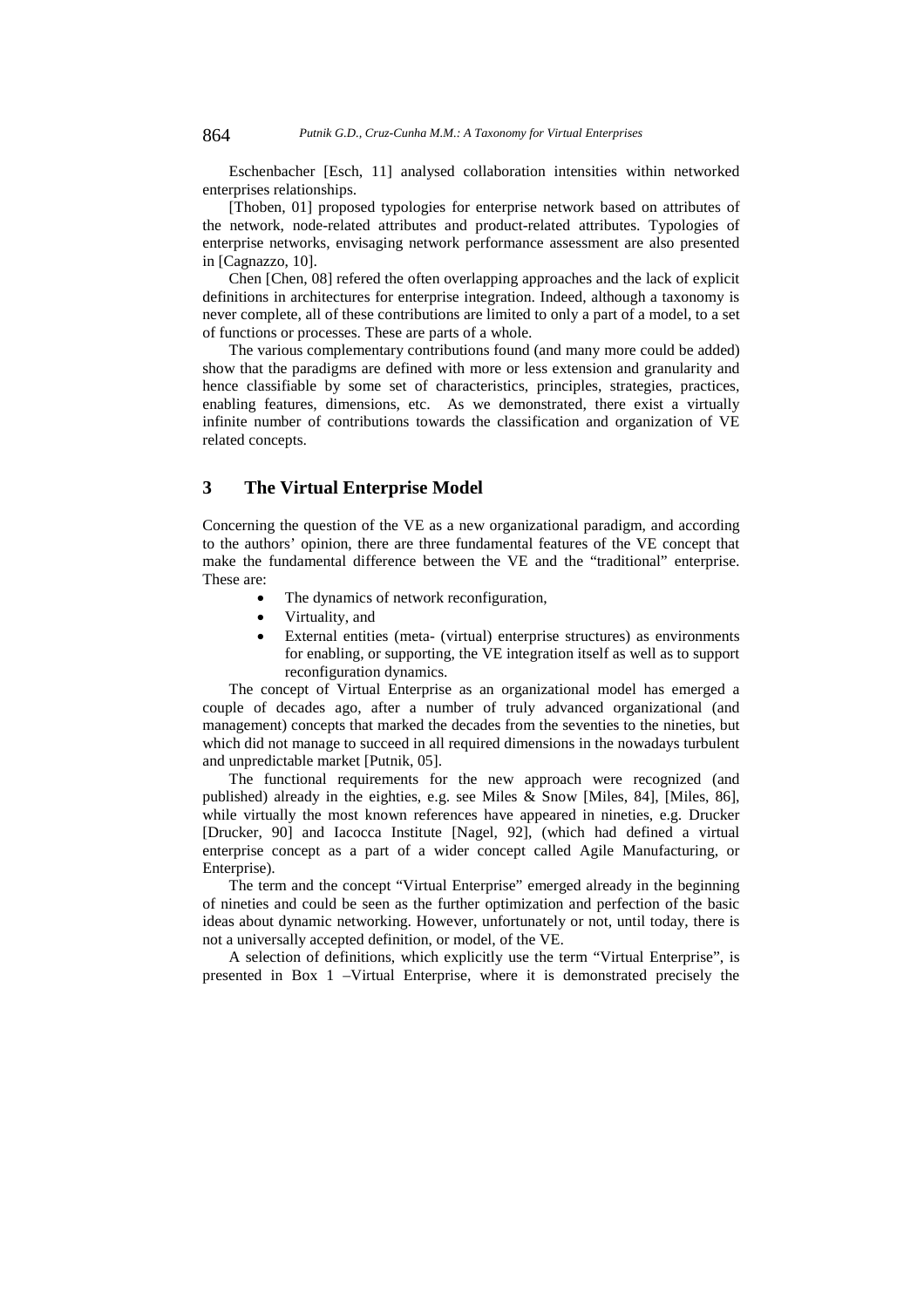overlapping and incompleteness of the concepts in some cases, the complementarity in another.

 "A **Virtual Enterprise** is an organization fundamentally customer-oriented which accomplish the customer needs in a particular way and which is extremely time and cost effective." [Davidow, 92]

"A **virtual corporation** is a temporary network of independent companies – suppliers, customers, even rivals – linked by information technology (IT) to share skills, costs and access to one another's markets. It will have neither central office nor organization chart. It will have no hierarchy, no vertical integration." [Cadle, 01]

"**'Virtual Enterprise'** with the key processes subcontracted to other suppliers" [SME, 1993]

"**Virtual corporates** are fluid, on-line partnerships comprised of the best practices from various companies that bring together their individual core competencies to create a new product or service during a market window of opportunity. Once the life cycle of the product or service ends, they will separate and go about their businesses." [Hormozi, 94]

"The **virtual organization**, or more accurately, an organization with a virtual organizational structure, is only one of many forms that cooperation, both among companies and within a single company, can take. … A virtual organizational structure is an opportunistic alliance of core competencies distributed among a number of distinct operating entities within a single large company or among a group of independent companies. … While the virtual organization is opportunistic, its objective is to create solution products with lifetimes as long as the marketplace will allow. These products are expected to evolve, and as they do, so will the virtual organization's resource requirements. Some participants will leave to join other groups because their competencies no longer add enough value to be most profitably used in the virtual organization. For precisely the same reasons, others will join, because they can add value as the product evolves in one direction rather than another. … The virtual organization is a dynamic organizational tool for agile competitors. It is at once neither temporary nor permanent" [Goldman, 95]

"A **Virtual Enterprise** is a temporary alliance of enterprises that come together to share skills or core competencies and resources in order to better respond to business opportunities, and whose cooperation is supported by computer networks" ESPRIT IV PRODNET, [Camarinha-Matos, 97]

A **virtual organization** is a network of independent, geographically dispersed organizations with a partial mission overlap. Within the network, all partners provide their own core competencies and the co-operation is based on semi-stable relations. [Bultje, 98].

"A **virtual enterprise** is not really different from a traditional enterprise other than the fact that it can append and shed processes quickly. There are more legal and regulatory issues than technical issues when removing barriers to virtual-enterprise operations." [Nell, 98]

[\*] – minor adaptations introduced by the authors to the original text

#### *Box 1: Virtual Enterprise (adapted from [Putnik, 05])*

It can then be summarized stating that a successful company must acquire the capability to achieve and explore the competitive advantage in synergy [Yusuf, 99], i.e., using the best resources available to an organisation [Cunha, 00], which requires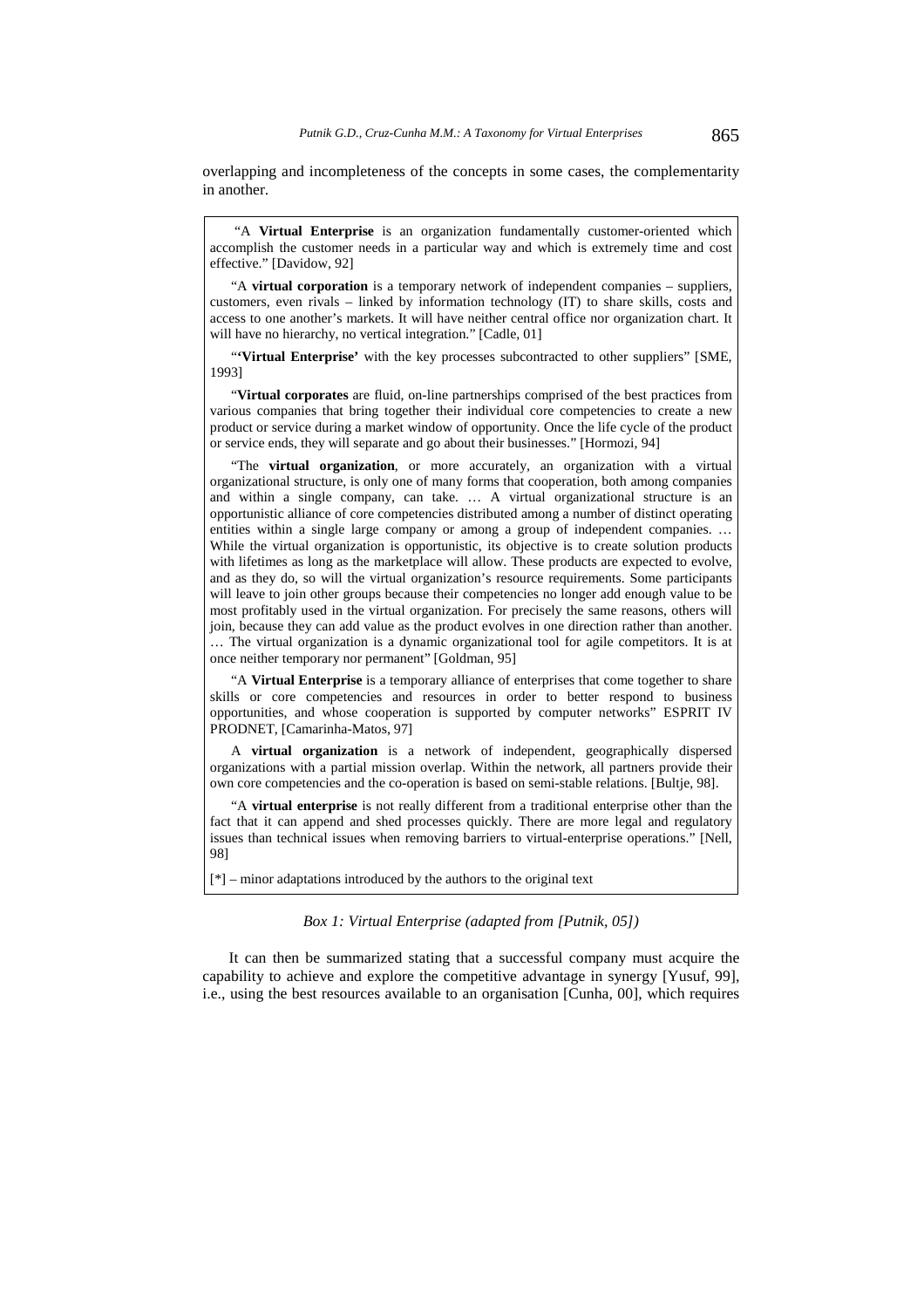a shift from "self-centred close-enterprises" [Browne, 99] to dynamically reconfigurable collaborative networked structures, corresponding to the recent approaches of the Extended Enterprise [Browne, 95], the Virtual Enterprise [Drucker, 90], [Byrne, 93], [Goldman, 95], the Agile Enterprise [Nagel, 92], the Virtual Value Chains [Benjamin, 95], the Agile/Virtual Enterprise [Cunha, 00], [Cunha, 02a] [Putnik, 00], the Intelligent Enterprise [Quinn, 90], the Smart Organisation [Filos, 01], the OPIM model (One Product Integrated Manufacturing) [Putnik, 95], [Putnik, 97] and other models, each with its characterising nuances. These models are generally addressed as Virtual Enterprise (VE) models.

Therefore, a VE taxonomy should reflect the definitions of Box 1 (among other) and their subsequent narrowed or specialized evolutions traduced in the above models, their elements and relationships.

# **4 A "System-based view" of a taxonomy for the VE Model**

This section introduces the representation to be used in the taxonomy as well as presents and briefly explains the VE lifecycle based on a Market of Resources.

#### **4.1 Structure and representation**

A taxonomy can have several perspectives/ approaches/views or interpretations, which lead to different criteria for construction. In this section we introduce a system view based, following the view of the system as a 5-tuple consisting of Input, Control, Output, Mechanism, and Process, which is the underlying system-view in the wellknow IDEF0 diagraming technique. In particular, the taxonomy presented follows an IDEF0-based representation of a Virtual Enterprise structure, as defined in [Cunha, 05b], [Cunha, 06a].

Computer graphic dynamic representations of taxonomies, in the form of a tree, are a useful tool to represent taxonomies with the dimension of the proposed one, as they accomplish the need to compressed / extended representation of branches as one traverse the tree. For large taxonomies, these images are not transposable to paper, so the authors' taxonomy is hierarchically represented as an "and/or tree", where the levels are numbered and deeper levels are indented for better understanding. The topdown (hierarchical) representation supposes the initial identification of a limited number of higher categories, and the grouping of the rest of categories in successive levels of subordination up to reaching the most specific levels of categories. A hierarchical numbering was applied to distinguish the hierarchical level of each item in the and/or tree model.

The following connectors are used in the representation:

| - disjunction | e.g. $A \mid B$ |
|---------------|-----------------|
| - conjunction | e.g. $A/B$      |
| - alternative | e.g. $A( B)$    |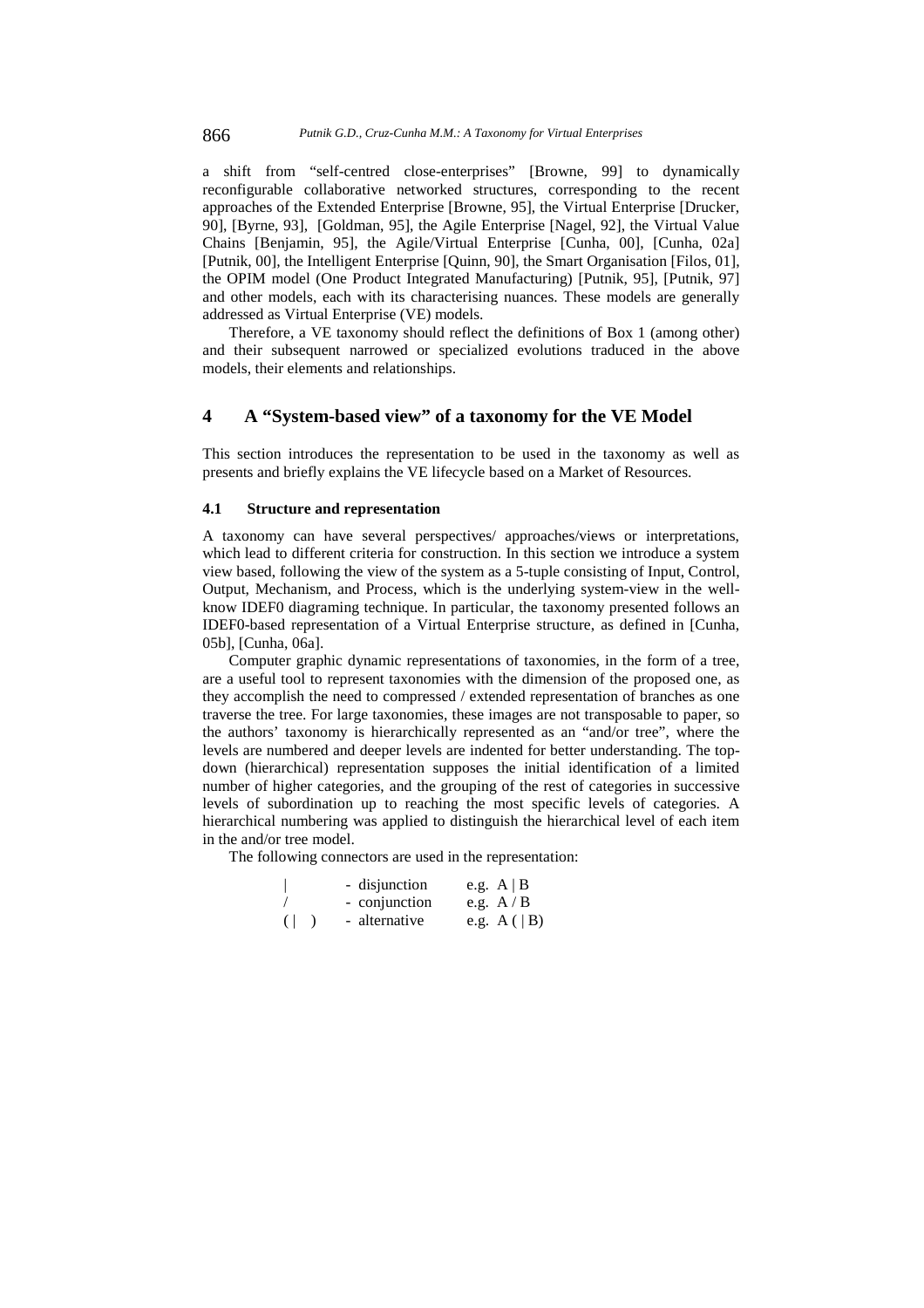#### **4.2 The IDEF0 representation of the VE lifecycle based on a Market of Resources**

There are five elements in the IDEF0 functional model: each process (or activity) of the system is represented by a box, where *inputs* are represented by the arrows flowing into the left hand side of an activity box and *outputs* are represented by arrows flowing out the right hand side. *Inputs* and *outputs* connect the process to other boxes (processes) – see Figure 1. The top of the box is reserved for *control* information or constraints on the activities and arrows in the base represent *mechanisms* that carry out the activity. The *input*, *output*, *control* and *mechanism* arrows are also defined as ICOMs.



*Figure 1: IDEF0 representation* 

The IDEF notation represents some of the systems' principles: inputs are transformed into outputs, control flows constraints or restricts the conditions in which the transformation occurs and mechanisms describe how the functions are executed. All inputs are converted, by influence of mechanism and control, into output.

The Market of Resources is the environment for enabling and management of efficient configuration, and assuring virtuality, at low transaction costs and reduced risk of knowledge leakage. It is one of the main tools conceived in the BM\_Virtual Enterprise Reference Model (BM\_VEARM) for managing, controlling and enabling networking and dynamics [Putnik, 00].

The Market of Resources is an institutionalised organisational framework and service assuring the accomplishment of the competitiveness requirements for VE dynamic integration and business alignment [Cunha, 02a], [Cunha, 02b], [Cunha, 05a], [Cunha, 05c]. The operational aspect of the Market of Resources consists of an Internet-based intermediation service, mediating offer and demand of resources to dynamically integrate in an VE, assuring low transaction costs (as demonstrated in [Cunha, 06b]) and the partners' knowledge preservation. Brokers act within the Market of Resources as intermediation agents for agility and virtuality.

In this "virtual" environment, offer corresponds to resources providers (individuals, enterprises) that make their resources (products, components, operations) available, as potential partners for VE integration, and demand corresponds to client, the VE owner, the entity looking for resources to create/integrate/reconfigure a VE to satisfy the Customer. Customer is the entity giving rise to a business opportunity and is considered outside the Market of Resources.

The overall functioning of the Market of Resources is represented by an IDEF0 diagram in Figure 2. It consists of the creation and management of the Market of Resources itself (Process A.1.), as the environment to support the design and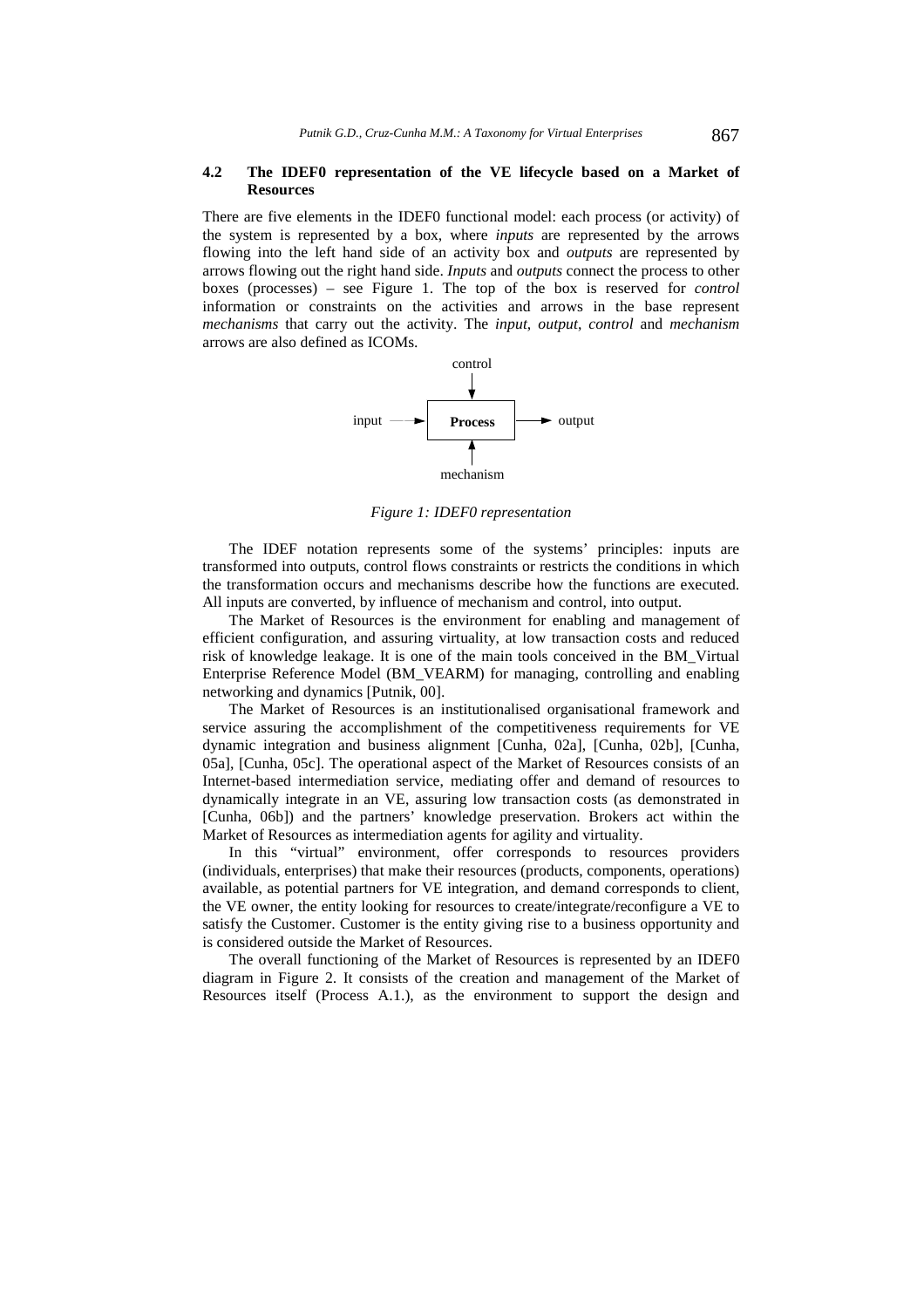integration of the VE (Process A.2.) that, under the coordination of the environment, operates to produce a product to answer to a market opportunity (Process A.3.). The Market offers technical and procedural support for the activities of identifying potential partners, qualifying partners, and integrating the VE, as well as coordination and performance evaluation mechanisms.

Process A.2. (VE Design and Integration) is detailed in Figure 3. This operation is one of the most effort consuming for the user in its interface with the Market. The Request for VE Creation (or reconfiguration or dissolution), is composed by Request Negotiation, VE Design and Request Formalisation.



*Figure 2: IDEF0 representation of the global process for the Market of Resources and for A/V E Design, Integration and Operation [Cunha, 06a]*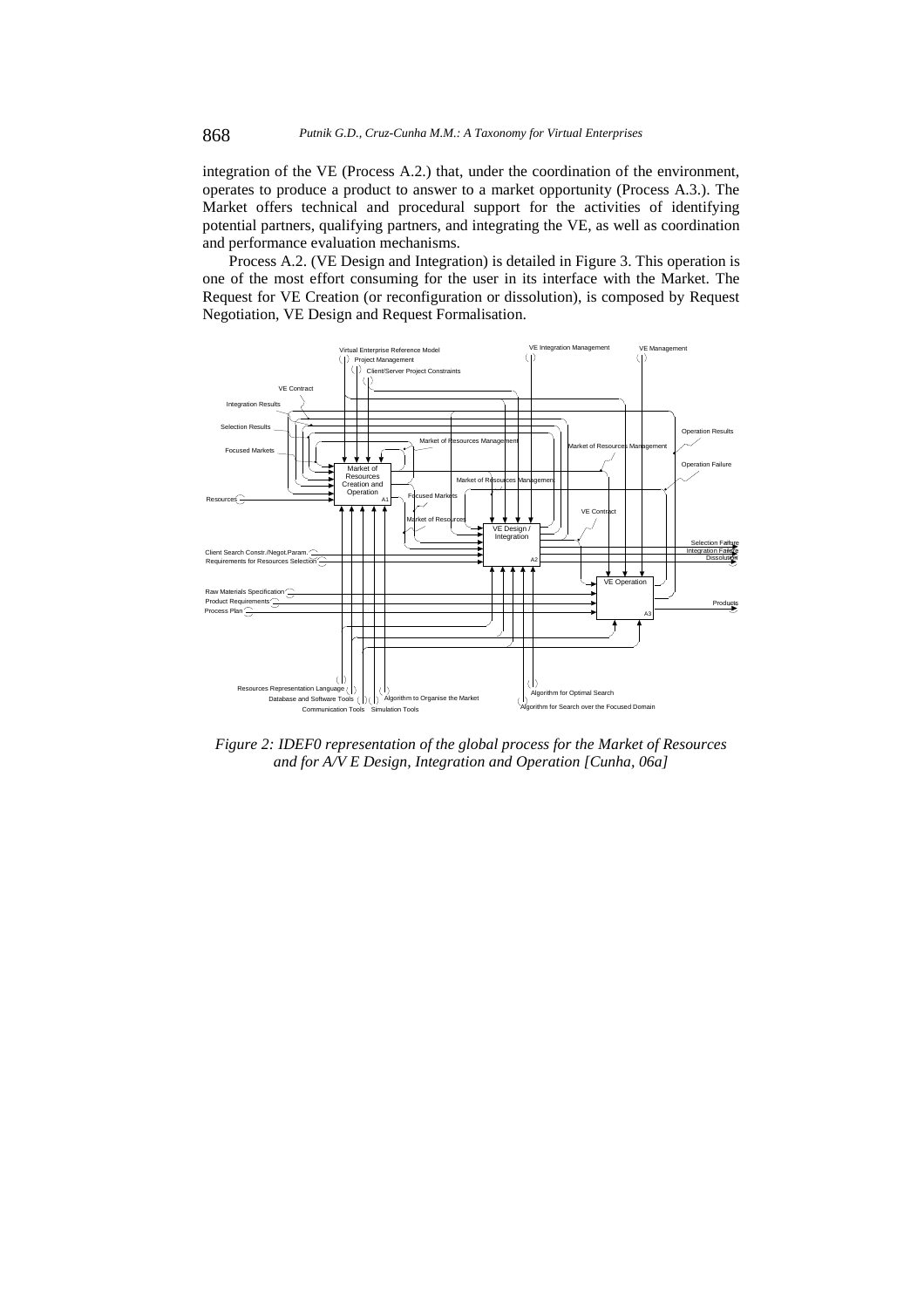

*Figure 3: IDEF0 representation of Process A.2. – VE Design and Integration [Cunha, 06a]* 

# **5 A Virtual Enterprise taxonomy**

The VE taxonomy following the "system"-based view is presented in this section. A special focus was given to the approached of using the meta-institution Market of Resources as a tool for VE integration, operation and reconfiguration (section 1.1.5.1.1.1.). Other approaches are expected to be developed in a near future.

```
Virtual Enterprise 
1. Concepts ( | Approach ) 
/ 
2. Requirements ( | Input ) 
/ 
3. Processes ( | Activity ) 
/ 
4. Output ( | Result ) 
/ 
5. Tools ( | Mechanisms | Resources ) 
/ 
6. Management ( | Control | Constraints )
```
To simplify the presentation, the above six entries are detailed in six different subsections, and the detail of some deeper levels of the taxonomy are included as annexes.

#### **5.1 VE concepts or approaches**

```
Virtual Enterprise 
1. Concepts ( | Approach ) 
 1.1. Supply chain 
    1.2. Extended Enterprise
```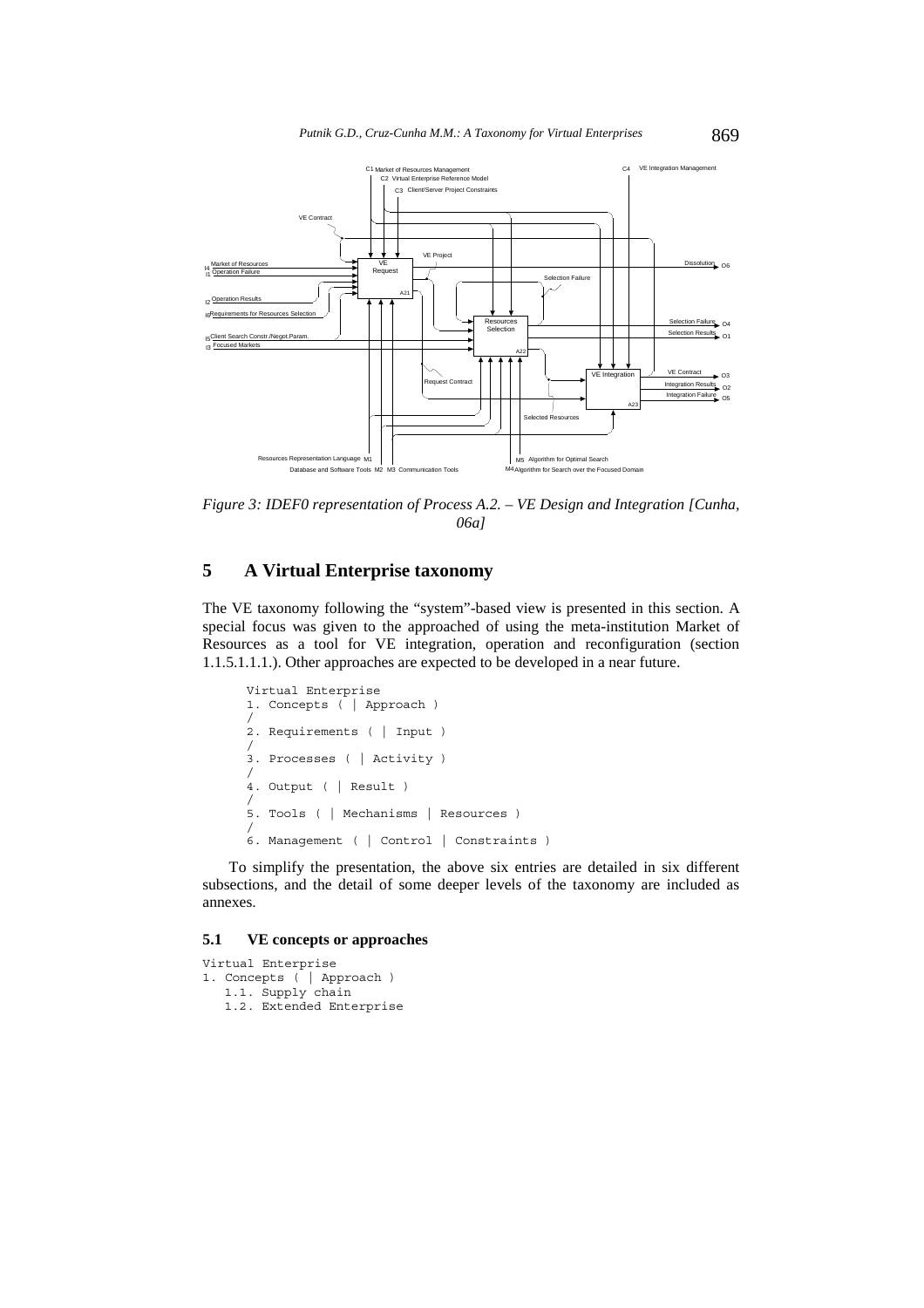```
 1.3. Agile Enterprise 
   1.4. Smart organizations 
   1.5. Virtual Enterprise 
   1.6. Collaborative Networked Organization 
   1.7. Agile/Virtual Enterprise 
   1.8. BM_Virtual Enterprise 
      1.8.1. BM_Agile/Virtual Enterprise 
      1.8.2. BM_Virtual Enterprise 
         1.8.2.1. Business centered 
         1.8.2.2. Resource centered ( | Server/Client centered | Service 
                 centered ) 
   1.9. Ubiquitous Enterprise 
 1.9.1. BM_ VEARM based Ubiquitous Enterprise 
 1.9.2. Other 
   1.10. Virtual Organization 
   1.11. OPIM (One Product Integrated Manufacturing)
```

```
 1.12. Other
```
#### **5.2 VE requirements or inputs**

```
2. Requirements ( | Input ) 
    2.1. Objectives 
      2.1.1. I*PROMS objectives 
         2.1.1.1. Identification of the VE State-of-the-art 
         2.1.1.2. Identification of VE enabling factors and technologies 
         2.1.1.3. Identification of VE ontologies 
         2.1.1.4. Identification of a VE Road-map 
          2.1.1.5. VE Research Integration 
      2.1.2. Other objectives 
       2.1.3. Identification of the VE State-of-the-art 
       2.1.4. Identification of VE enabling factors and technologies 
      2.1.5. Identification of VE ontologies 
      2.1.6. Identification of a VE Road-map 
       2.1.7. VE Integration 
      2.1.8. Information discovery and integration 
      2.1.9. Resources taxonomy 
   2.2. 
\overline{\phantom{a}} 2.3. Attributes and Functionalities 
      2.3.1. Integrability ( | Interoperability ) 
 2.3.2. Distributivity 
 2.3.3. Agility ( | Dynamics ) 
 2.3.4. Virtuality 
 2.3.5. Partnership coordination 
 2.3.6. Partner relationship 
 2.3.7. Responsiveness 
 2.3.8. Flexibility 
 2.3.9. Utilization of ICT 
      2.3.10. Communication 
      2.3.11. Price 
      2.3.12. Cost 
 2.3.13. Quality 
 2.3.14. Profit 
      2.3.15. Quick response 
      2.3.16. Lead time 
       2.3.17. Customer satisfaction 
      2.3.18. Quick (pro-)action
```

```
 2.3.19. Other 
 /
```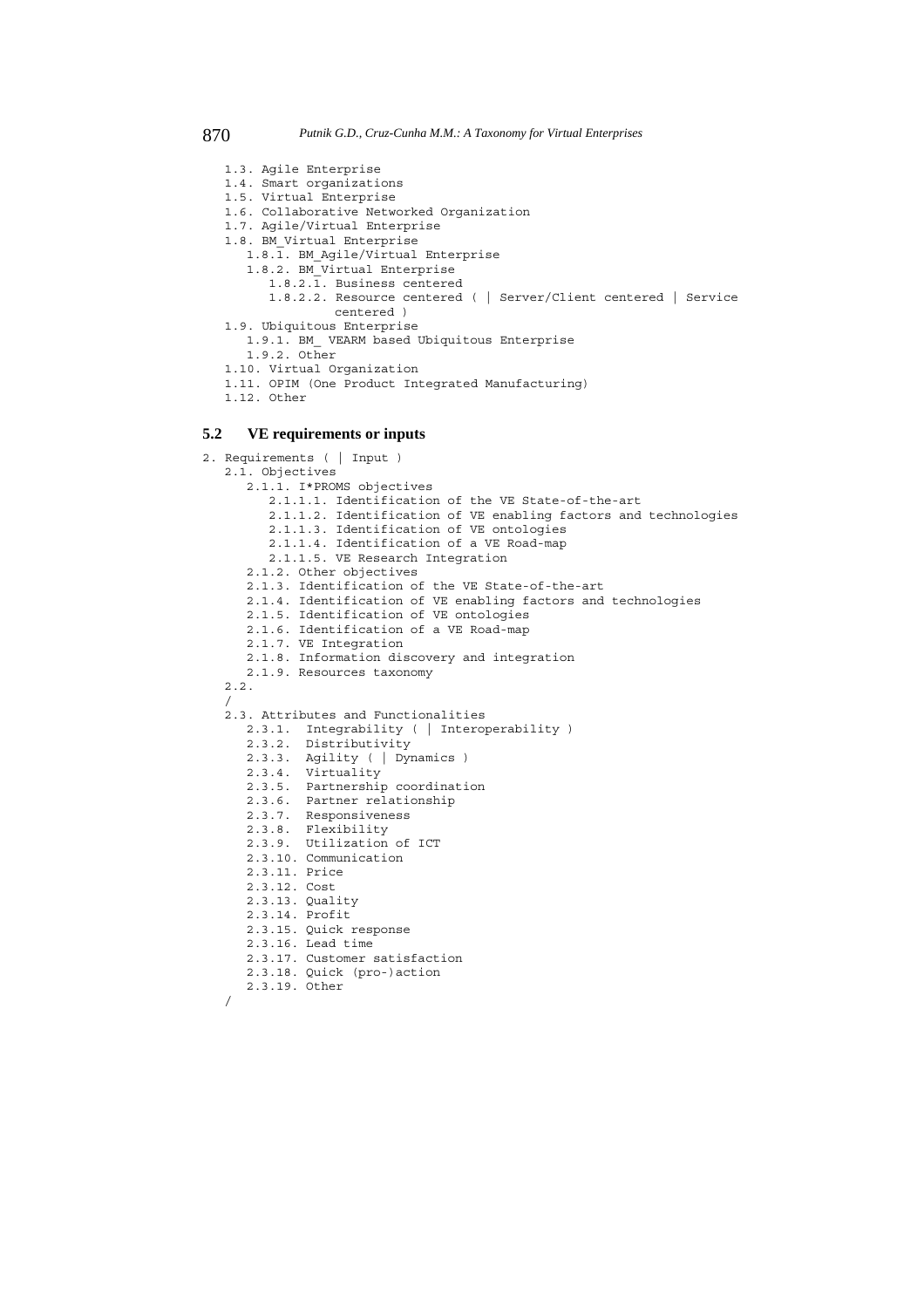```
 2.4. Domain 
    2.4.1. Manufacturing 
       2.4.1.1. I*PROMS (Innovative Production Machines and Systems) 
          2.4.1.1.1. Production Organization and Management (POM) 
          2.4.1.1.2. Innovative Design Technology (IDT) 
          2.4.1.1.3. Advanced Production Machines (APM) 
          2.4.1.1.4. Production Automation and Control (PAC) 
       2.4.1.2. Others 
    2.4.2. Others
```
## **5.3 VE processes or activities**

```
3. Processes ( | Activity ) 
    3.1. Model 3 – BM_VEARM 
       3.1.1. Identification of the Opportunity 
 / 
       3.1.2. Contractualisation with the Market of Resources 
 / 
       3.1.3. Design and Integration ( | Reconfiguration ) 
 / 
       3.1.4. Operation 
 / 
       3.1.5. Dissolution (a special case of Reconfiguration). 
    3.2. Model 1 – PRODNET 
       3.2.1. Creation 
 / 
       3.2.2. Operation 
 / 
       3.2.3. Modification 
 / 
       3.2.4. Dissolution 
    3.3. Model 2 – VERAM 
       3.3.1. Preliminary design 
 / 
       3.3.2. Identification 
 / 
       3.3.3. Concept 
 / 
       3.3.4. Requirements 
 / 
       3.3.5. Detailed design 
 / 
       3.3.6. Implementation 
 / 
       3.3.7. Operation 
 / 
       3.3.8. Decommission 
   3.4. Other 
\overline{\phantom{a}} 3.5. Integration 
       3.5.1. Transaction based 
          3.5.1.1. Direct 
          3.5.1.2. "Federated" 
         3.5.1.3. Open 
          3.5.1.4. "Wrapping" 
       3.5.2. Communication based 
          3.5.2.1. "Generative integration" 
             3.5.2.1.1. "Generative integration" life-cycle 
                3.5.2.1.1.1. Integration synthesis
```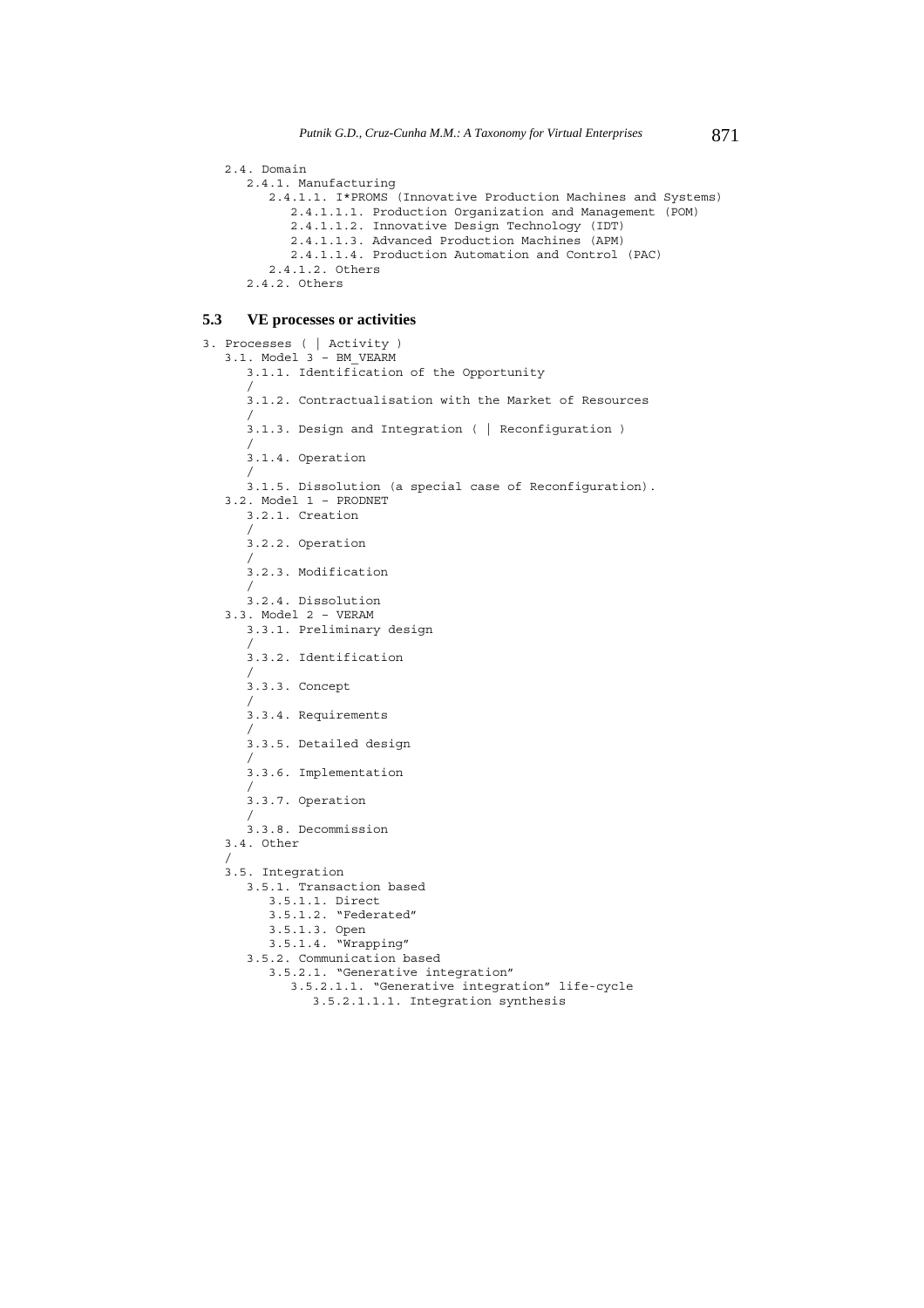```
 / 
            3.5.2.1.1.2. Integration operation 
 / 
            3.5.2.1.1.3. Integration termination
```
#### **5.4 VE outputs or results**

```
4. Output ( | Result )
```
- 4.1. Distributed Enterprise
- 4.2. Agile Enterprise
- 4.3. Agile/Virtual Enterprise
- 4.4. Virtual Enterprise
- 4.5. Ubiquitous Enterprise
- 4.6. Virtual Organization
- 4.7. Others

#### **5.5 VE tools, mechanisms or resources**

```
5. Tools ( | Mechanisms | Resources ) 
   5.1. Infrastructures 
      5.1.1. Organizational infrastructures 
         5.1.1.1. "Market of Resources" (MR) 
         5.1.1.2. E-alliances 
         5.1.1.3. E-market places 
         5.1.1.4. Electronic institutions 
         5.1.1.5. Virtual clusters 
         5.1.1.6. E-business community (Value-net) 
         5.1.1.7. "Guilds" 
         5.1.1.8. Breeding Environments 
 / 
      5.1.2. Information infrastructures 
         5.1.2.1. WWW directories and search machines 
         5.1.2.2. Portals 
         5.1.2.3. Internet-based catalogues 
         5.1.2.4. Electronic negotiation platforms / environments 
         5.1.2.5. E-marketplaces 
 / 
         5.1.2.6. Attributes and Functionalities 
            5.1.2.6.1. Localization (language, currency, date format, 
                       etc.) 
            5.1.2.6.2. User and Role Management 
 5.1.2.6.3. Catalogue / Content Management 
 5.1.2.6.4. Private Exchanges 
 5.1.2.6.5. B2B Marketplaces 
 5.1.2.6.6. Forward Auction 
 5.1.2.6.7. Reverse Auction 
 5.1.2.6.8. ATP – Available to promise 
 5.1.2.6.9. RFP/Q – Request For Proposals/Quotation 
 5.1.2.6.10. Order Status Tracking 
            5.1.2.6.11. Order Fulfillment 
            5.1.2.6.12. Order Brokering 
            5.1.2.6.13. Multi-protocol Order Routing 
            5.1.2.6.14. Negotiation Mechanisms 
            5.1.2.6.15. Logistics and Delivery Support 
            5.1.2.6.16. Consolidated Invoicing 
            5.1.2.6.17. Security (SSL / HTTPS) 
            5.1.2.6.18. Digital Authoring (PKI, X.509) 
            5.1.2.6.19. E-Business Analytics (OLAP, KPIs)
```
5.1.2.6.20. Contract Management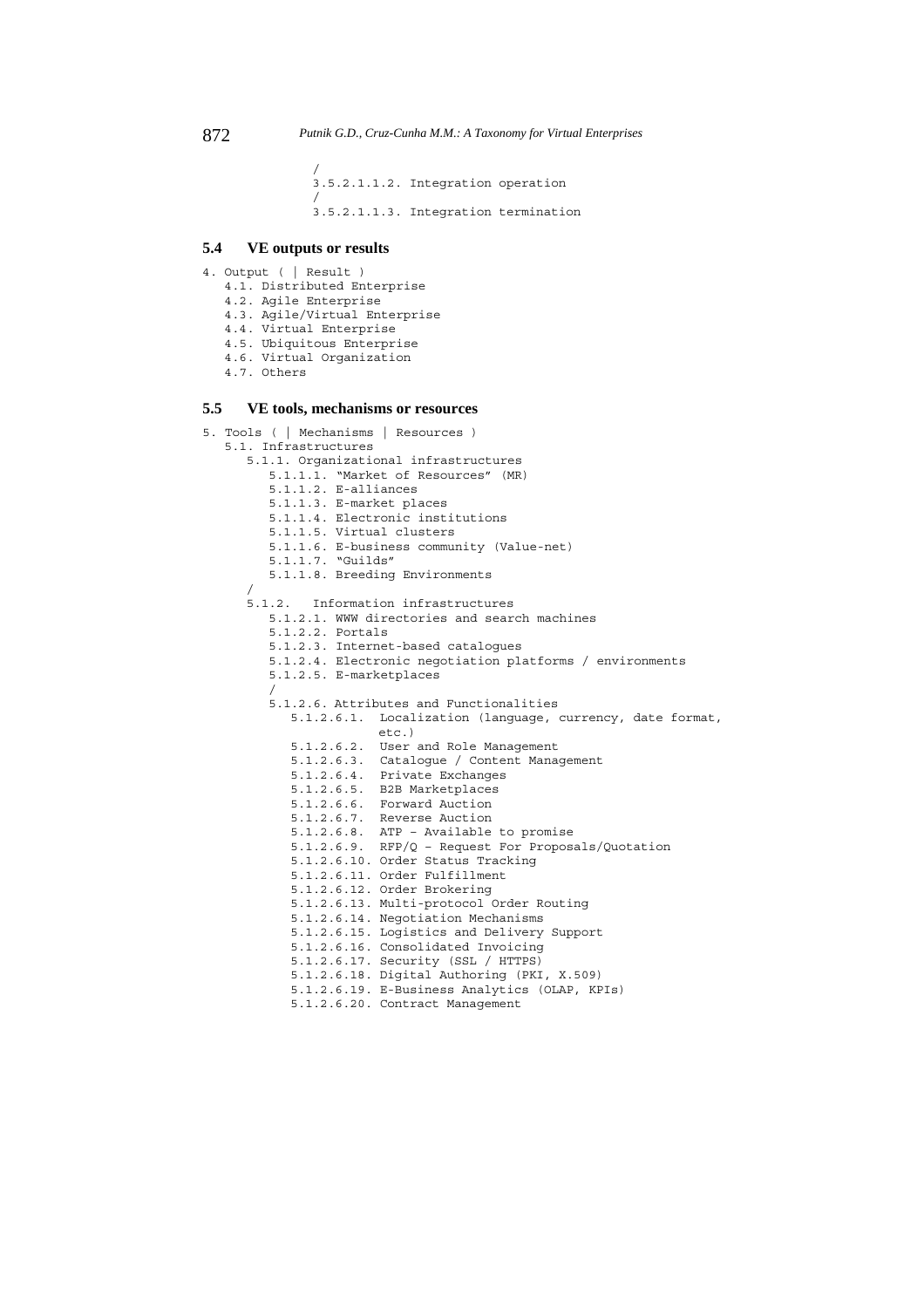```
 5.1.2.6.21. Workflow 
            5.1.2.6.22. Project Management 
            5.1.2.6.23. Survey & Campaign Management 
            5.1.2.6.24. Messaging 
            5.1.2.6.25. Interactive Forum Support 
            5.1.2.6.26. Collaboration planning forecasting & 
                      replenishment (CPFR) 
            5.1.2.6.27. Complex product configuration 
            5.1.2.6.28. High Availability (24 x 7) 
            5.1.2.6.29. M2M Interconnection/Integration 
 / 
      5.1.3. Legal infrastructure 
 / 
      5.1.4. Integration infrastructures 
 / 
   5.2. Integration dimensions 
      5.2.1. Language 
 5.2.2. integration domain 
 5.2.3. architectures / organization 
 5.2.4. dynamics 
 5.2.5. automation 
 5.2.6. performance metrics 
      5.2.7. normalization / standardization 
 5.2.8. management 
 5.2.9. "intelligence location" 
      5.2.10. technology 
      5.2.11. task coordination 
      5.2.12. legacy issues 
      5.2.13. knowledge 
      5.2.14. integration process elements 
      5.2.15. aspects of integration 
      5.2.16. integration concerns 
      5.2.17. methods and technologies 
      5.2.18. mechanism or tools 
 5.2.19. quality 
 5.2.20. legal issues 
      5.2.21. life-cycle 
\overline{\phantom{a}} 5.3. Information models, systems and procedures 
      5.3.1. Integration support 
 5.3.1.1. file ( | document ) 
 5.3.1.2. shared database 
 5.3.1.3. procedure call ( | operation invocation ) 
 5.3.1.4. messaging 
         5.3.1.5. blackboard (publish and subscribe shared memory, 
                  etc.) 
         5.3.1.6. human interface mechanisms (such as display, 
                  keyboard, mouse, etc.) 
 5.3.1.7. portals 
 5.3.1.8. semantic-representation language 
 5.3.1.9. negotiation protocol 
         5.3.1.10. semantic equivalence metric 
         5.3.1.11. reasoning 
         5.3.1.12. inferencing 
         5.3.1.13. ontologies 
         5.3.1.14. common technology for the transmission and reception 
                  of the data 
         5.3.1.15. common protocols for the exchange 
         5.3.1.16. rules for the elementary interactions
```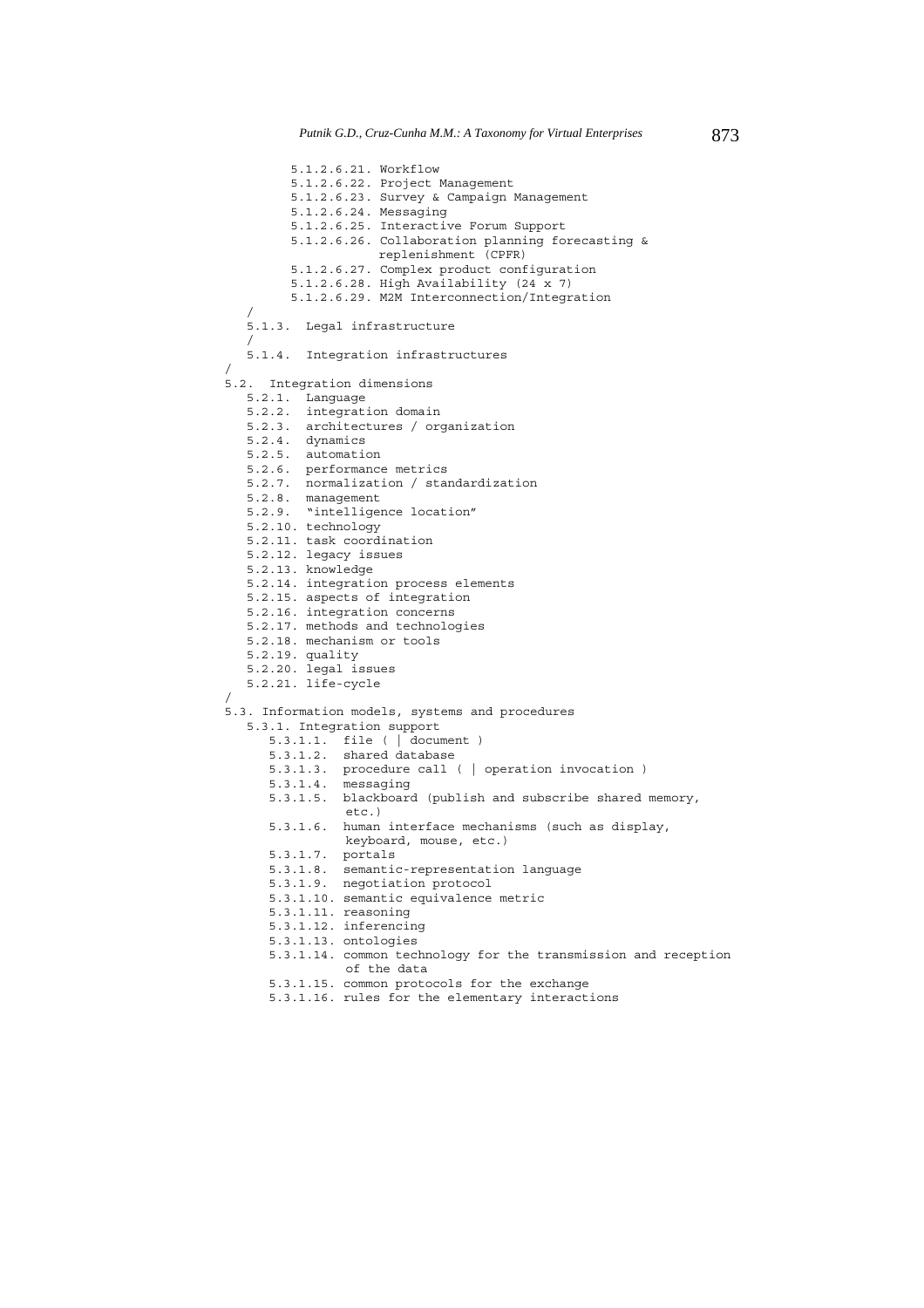5.3.1.17. common data structure and representation 5.3.1.18. data adapters 5.3.1.19. enterprise application adapters 5.3.1.20. transaction systems adapters 5.3.1.21. emulation adapters 5.3.1.22. protocol adapters 5.3.1.23. technology adapters 5.3.1.24. standards on enterprise engineering and integration 5.3.1.25. enterprise reference architectures 5.3.1.26. standard languages 5.3.1.27. standard (product) data exchange formats 5.3.1.28. standards for data share and access 5.3.1.29. data communication protocols 5.3.1.30. standards for system's interoperability 5.3.1.31. code mobility 5.3.1.32. information modelling 5.3.1.33. translator ("horizontal" integration) 5.3.1.34. wrappers ("vertical" integration) 5.3.1.35. distributed systems 5.3.1.36. programming languages 5.3.1.37. agents 5.3.1.38. operating systems 5.3.1.39. metadata 5.3.1.40. virtual meta-data 5.3.1.41. model metadata 5.3.1.42. metamodels 5.3.1.43. meta-metamodels 5.3.1.44. query management 5.3.1.45. connection technology (for available information systems) 5.3.1.46. direct humans communication 5.3.1.47. training 5.3.1.48. management 5.3.1.49. coordination 5.3.1.50. enterprise organization/architecture 5.3.1.51. teamwork 5.3.1.52. job rotation 5.3.1.53. deterministic translators or translation algorithms (fixed automation) 5.3.1.54. soft algorithms 5.3.1.55. data mining 5.3.1.56. expert system 5.3.1.57. machine learning 5.3.1.58. self-describing systems 5.3.1.59. self-integrating systems 5.3.1.60. negotiation 5.3.1.61. negotiation protocols 5.3.1.62. brokering 5.3.1.63. meta-organizations 5.3.2. Operation support 5.3.2.1. Database management systems 5.3.2.2. Distributed database management systems 5.3.2.3. E-Business development platforms 5.3.2.4. Portals 5.3.2.5. Intelligent agent technology

- 5.3.2.6. Electronic negotiation tools
- 5.3.2.7. Algorithms or protocols
- 5.3.2.8. Regulation of negotiation
- 5.3.2.9. Intelligent decision making systems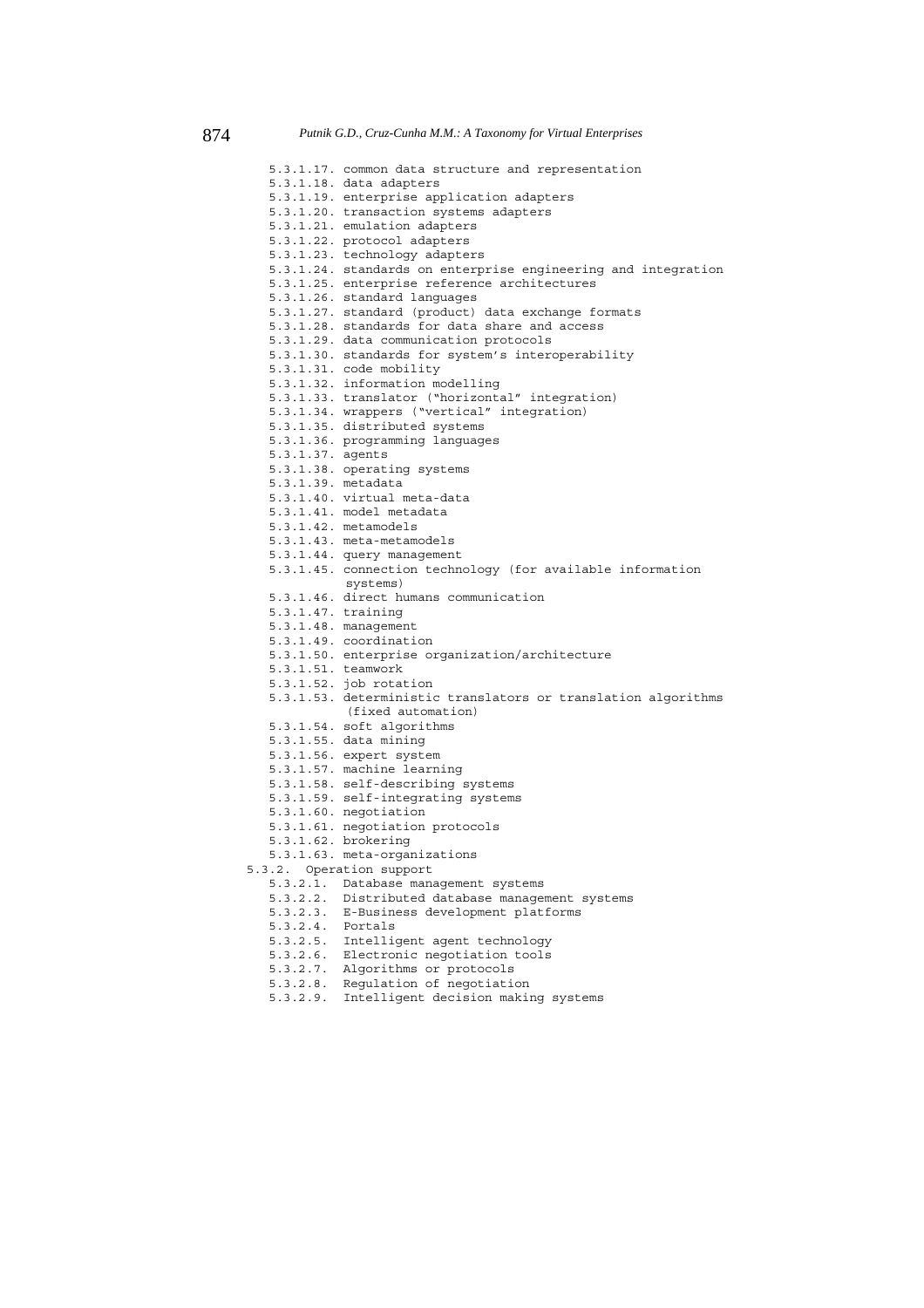5.3.2.10. Electronic payment 5.3.2.11. Digital signature 5.3.2.12. Certification 5.3.2.13. Other security mechanisms 5.3.2.14. Simulation tools 5.3.2.15. Workflow technology and collaboration techniques 5.3.2.16. Regulation 5.3.2.17. Messaging and conferencing 5.3.2.18. Algorithms 5.3.2.19. Management procedures 5.3.2.20. Standards for product/services description 5.3.2.21. Collaboration tools 5.3.2.22. Data translation standards and tools 5.3.2.23. Communication protocols 5.3.2.24. heuristics and computer aided tools 5.3.2.25. Intelligent decision making systems 5.3.2.26. Artificial intelligence 5.3.3. Decision making support 5.3.3.1. Operational research methods and algorithms 5.3.3.1.1. Programming techniques 5.3.3.1.1.1. … 5.3.3.1.2. Simulation 5.3.3.1.2.1. Centralized simulation 5.3.3.1.2.2. Distributed simulation 5.3.3.2. Expert systems 5.3.3.3. other  $\overline{\phantom{a}}$  5.4. Architecture ( | Reference models ) 5.4.1. Informal 5.4.1.1. PRODNET Reference modle 5.4.1.2. VERAM Reference model 5.4.2. Formalized 5.4.3. Formal 5.4.3.1. BM\_VE Architecture Reference Model 5.4.3.1.1. Business centered 5.4.3.1.2. Resource centered / 5.5. Reference Models and specifications 5.5.1. Reference model representations 5.5.1.1. Informal Reference Models 5.5.1.2. Formalized Reference Models 5.5.1.3. Formal Reference Models 5.5.1.3.1. Algebraic reference models / 5.5.2. Reference model(s) integration / 5.5.3. Reference model modifications / 5.5.4. Reference model extensions (for other views, e.g. information system, implementation, domain specific) / 5.5.5. Metrics and certification criteria for VE models and software developed under the particular reference model / 5.5.6. Other issues  $\frac{1}{2}$  5.6. Theories 5.6.1. Informal 5.6.1.1. PRODNET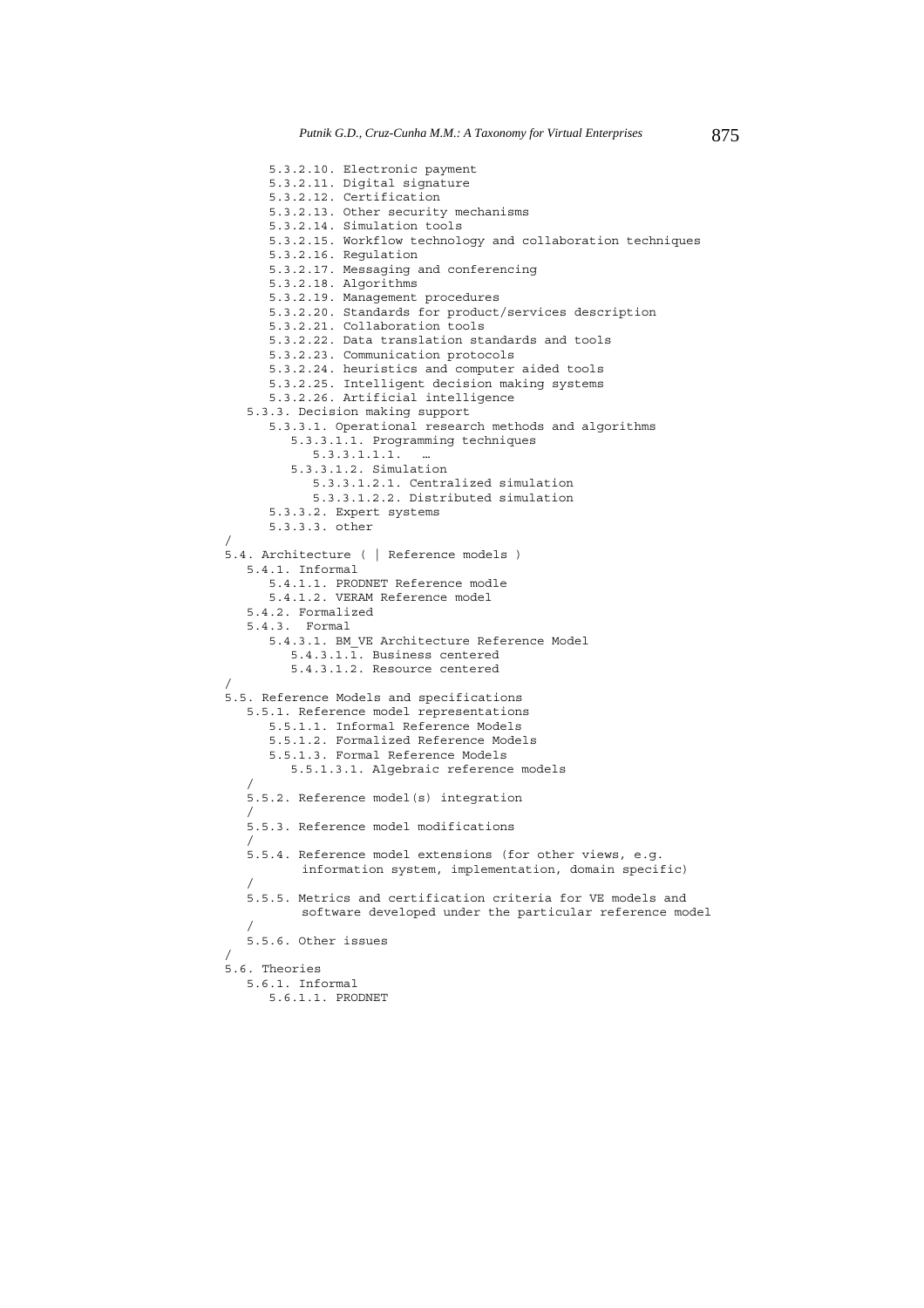```
 5.6.1.2. VERAM 
          5.6.1.3. ... 
       5.6.2. Formalized 
          5.6.2.1. ... 
       5.6.3. Formal 
          5.6.3.1. BM_VE structure (or architecture) theory 
\overline{\phantom{a}} 5.7. Representations classes for VE 
       5.7.1. Informal 
 5.7.1.1. Metaphor theory 
 5.7.1.2. Semiotics 
       5.7.2. Semi-formal 
 5.7.2.1. Flowchart 
 5.7.2.2. IDEF 
          5.7.2.3. Social actors networks theory 
          5.7.2.4. Multi-agent systems 
       5.7.3. Formal 
          5.7.3.1. Graphs 
             5.7.3.1.1. Tree 
             5.7.3.1.2. Network 
 5.7.3.2. Petri-nets 
 5.7.3.3. Game theory 
 5.7.3.4. Deontic logic 
 5.7.3.5. Operational research 
 5.7.3.6. Ontology 
5.7.3.7. 1^{st} order Logic
5.7.3.8. 2^{nd} order Logic
 5.7.3.9. Algebra 
          5.7.3.10. Grammar 
          5.7.3.11. Automata 
          5.7.3.12. FDTs 
             5.7.3.12.1. SDL 
             5.7.3.12.2. LOTOS 
             5.7.3.12.3. ESTELLE 
          5.7.3.13. Programming/Representation languages 
             5.7.3.13.1. UML 
             5.7.3.13.2. UEML 
             5.7.3.13.3. ... 
          5.7.3.14. Hybrid 
 5.7.4. Hybrid 
 5.7.5. Other 
\overline{\phantom{a}} 5.8. Communication tools 
       5.8.1. Face-to-face 
       5.8.2. Documents 
       5.8.3. E-mail 
       5.8.4. Video-conference 
       5.8.5. CSCW 
\overline{\phantom{a}} 5.9. Data base 
\overline{\phantom{a}} 5.10. Knowledge base 
\overline{\phantom{a}} 5.11. Data base manipulation mechanism 
876 Putnik G.D., Cruz-Cunha M.M.: A Taxonomy for Virtual Enterprises
```
## **5.6 VE management, control or constraints**

6. Management ( | Control | Constraints )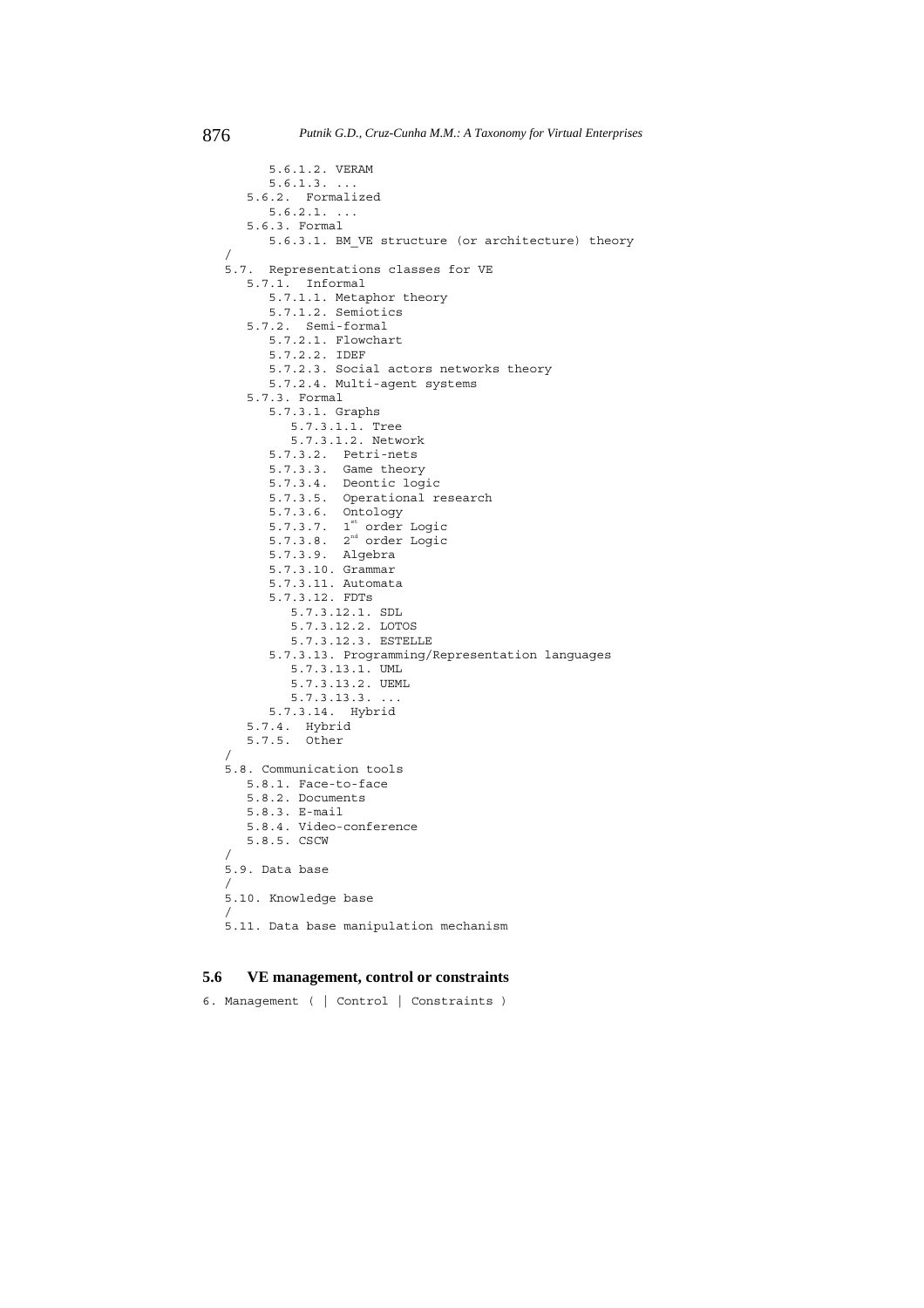6.1. Processes / 6.2. Performance measures / 6.3. Tools

### **6 Conclusions**

This is the first systematized and extended categorization covering part of the VE paradigm and associated concepts, and hence a totally innovative proposal. It is a large depiction of the VE concept, but without repeating commonplaces already covered by literature (e.g. the description of the manufacturing or the other domains, in entry 1.1.2.4. in Annex 2). However, under this perspective, one can say that this work is never complete!

Besides the magnitude and effort that a deeper and more complete taxonomy would require (unbearable with the limitations of the present text), the literature already contains a number of contributions that could allow to complete many concepts. For example, the item 1.1.5.1.1.8. (Breeding environment) could be completed from [Romero, 08], [Romero, 09], [Ermilova, 07], [Camarinha-Matos, 10], [Paszkiewicz, 09]. [Msanjila, 10]. Another example, could be to complete the taxonomy with taxonomies of VE subprocesses; VE for production processes, for instance, could be developed at more detailed levels in the hierarchy, with the support of existing literature on Manufacturing/ Production and Operations Management, such as [Miller, 94], [White, 96], [Mccarthy, 00], [Gunasekaran, 02], [Capar, 04], [Zhao, 06], [Koenigsberg, 10].

This taxonomy represents a starting point towards a structured method for understanding a VE under a system-based view, with the potential to help identifying areas for future research and development, and to drive the design of new applications and environments to support this model. As said along the text, it is not meant to be a complete tool; instead it can be always upgraded /complemented, that is, a living tool.

## **References**

[Ávila, 02] Ávila, P., Putnik, G.D. & Cunha, M.M., 2002. Brokerage Function in Agile/Virtual Enterprise Integration - A Literature Review. *In* L.M. Camarinha-Matos (ed.) *Collaborative Business Ecosystems and Virtual Enterprises.* Boston: Kluwer Academic Publishers, 65-72.

[Bafoutsou, 02] Bafoutsou, G. & Mentzas, G., 2002. Review and functional classification of collaborative systems. *International Journal of Information Management,* 22**,** 281-305.

[Benjamin, 95] Benjamin, R. & Wigand, R., 1995. Electronic Markets and Virtual Value Chain on the Information Super Highway. *Sloan Management Review,* 36**,** 62-72.

[Bichler, 99] Bichler, M. & Segev, A., 1999. A Brokerage Framework for Electronic Commerce. *Journal of Distributed and Paralel Databases, Special Issue on E-Commerce,* 7**,** 133-148.

[Browne, 95] Browne, J., Sacket, P.J. & Wortmann, J.C., 1995. Future Manufacturing Systems - Towards the Extended Enterprise. *Computers in Industry,* 25**,** 235-254.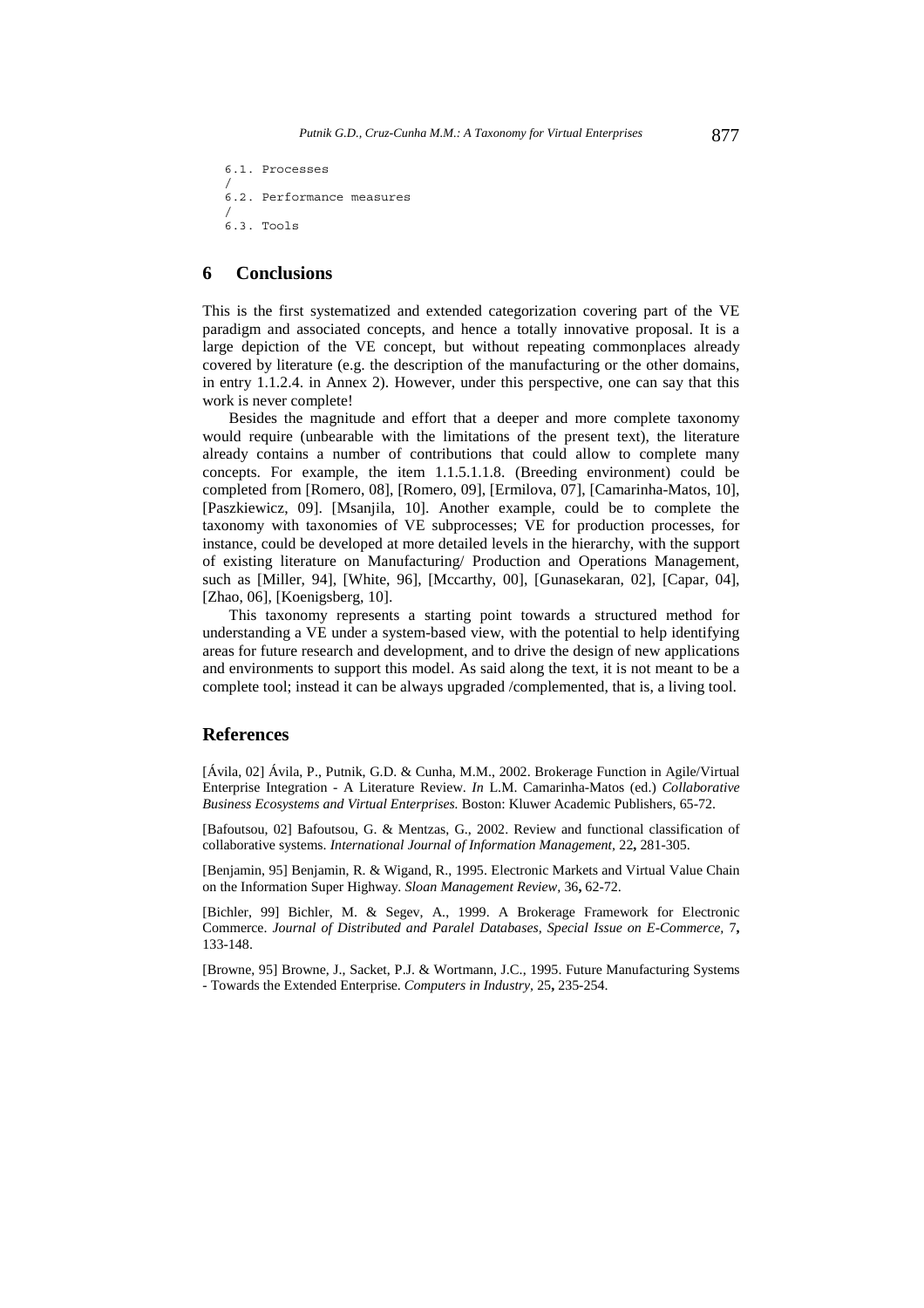[Browne, 99] Browne, J. & Zhang, J., 1999. Extended and Virtual Enterprises: similarities and differences. *International Journal of Agile Management Systems,* 1**,** 30-36.

[Bultje, 98] Bultje, R. & Wijk, J., 1998. Taxonomy of Virtual Organisations, Based on Definitions, Characteristics and Typology. *VoNet: The Newsletter@http://www.virtualorganisation.net,* 2**,** 7-20.

[Byrne, 93] Byrne, J.A., 1993. The Virtual Corporation: The Company of the Future will be the Ultimate in Adaptability. *Business Week***,** 98-103.

[Cadle, 01] Cadle, J. & Yeates, D., 2001. *Project management for information systems,* 3rd ed. Harlow, England ; New York: Financial Times/Prentice Hall.

[Cagnazzo, 10] Cagnazzo, L., Tiacci, L. & Saetta, S., 2010. A Framework for Evaluating Enterprise Network Performances. *Business Performance Measurement and Management.*  Berlin/Heidelberg: Springer, 41-59.

[Camarinha-Matos, 06] Camarinha-Matos, L.M. & Afsarmanesh, H., 2006. Collaborative Networks: Value creation in a knowledge society. *In* K. Wang, G. Kovacs, M. Wozny & M. Fang (eds.) *Knowledge Enterprise: Intelligent Strategies in Product Design, Manufacturing, and Management.* Boston: Springer, 26-40.

[Camarinha-Matos, 97] Camarinha-Matos, L.M., Afsarmanesh, H., Garita, C. & Lima, C., 1997. Towards an Architecture for Virtual Enterprises. *Journal of Intelligent Manufacturing,* 9**,** 189-199.

[Camarinha-Matos, 10] Camarinha-Matos, L.M. & Macedo, P., 2010. A conceptual model of value systems in collaborative networks. *Journal of Intelligent Manufacturing,* 21**,** 287-299.

[Capar, 04] Capar, I., Ulengin, F. & Reisman, A., 2004. *A Taxonomy for Supply Chain Management Literature* [online]. http://papers.ssrn.com/sol3/papers.cfm?abstract\_id=531902# [Accessed Access Date 2010].

[Chen e, 08] Chen, D., Doumeingts, G. & Vernadat, F., 2008. Architectures for enterprise integration and interoperability: Past, present and future. *Computers in Industry,* 59**,** 647-659.

[Chen, 08] Chen, T.-Y., 2008. Knowledge sharing in virtual enterprises via an ontology-based access control approach. *Computers in Industry,* 59**,** 502-519.

[Cheung, 05] Cheung, C.F., Lee, W.B. & Wang, Y., 2005. A multi-facet taxonomy system with applications in unstructured knowledge management. *Journal of Knowledge Management,* 9**,** 76-91.

[Choi. 08] Choi, Y., Kang, M., Chae, H. & Kim, K., 2008. An enterprise architecture framework for collaboration of virtual enterprise chains. *The International Journal of Advanced Manufacturing Technology,* 35**,** 1065-1078.

[Corcho, 03] Corcho, O., Fernández-López, M. & Gómez-Pérez, A., 2003. Methodologies, tools and languages for building ontologies. Where is their meeting point? *Data & Knowledge Engineering,* 46**,** 41-64.

[Cunha, 00] Cunha, M.M., Putnik, G.D. & Ávila, P., 2000. Towards Focused Markets of Resources for Agile / Virtual Enterprise Integration. *In* L.M. Camarinha-Matos, H. Afsarmanesh & H. Erbe (eds.) *Advances in Networked Enterprises: Virtual Organisations, Balanced Automation, and Systems Integration.* Berlin: Kluwer Academic Publishers, 15-24.

[Cunha, 02a] Cunha, M.M. & Putnik, G.D., 2002. Discussion on Requirements for Agile/Virtual Enterprises Reconfigurability Dynamics: The Example of the Automotive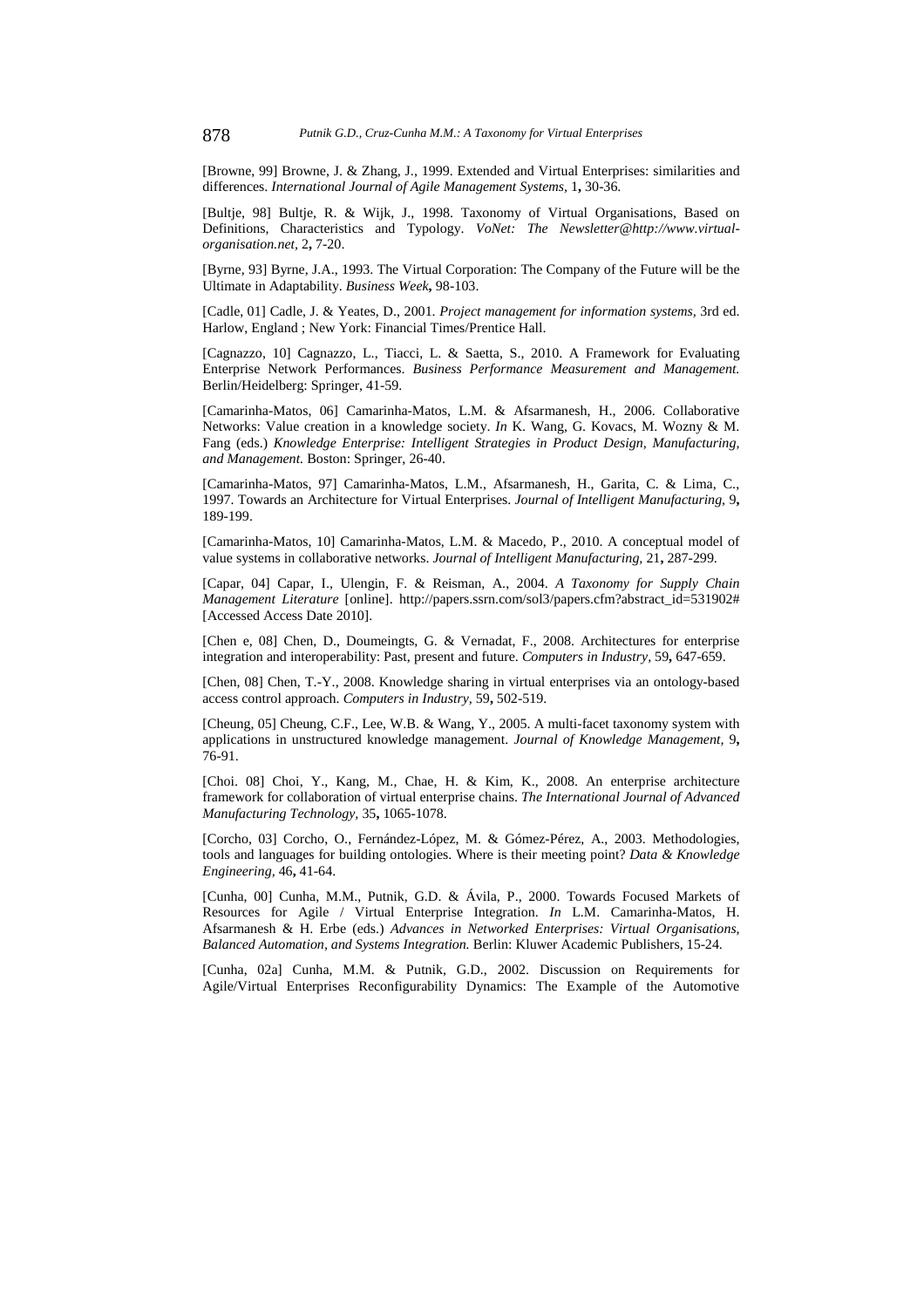Industry. *In* L.M. Camarinha-Matos (ed.) *Collaborative Business Ecosystems and Virtual Enterprises.* Boston: Kluwer Academic Publishers, 527-534.

[Cunha, 02b] Cunha, M.M., Putnik, G.D. & Gunasekaran, A., 2002. Market of Resources as an Environment for Agile / Virtual Enterprise Dynamic Integration and for Business Alignment. *In* O. Khalil & A. Gunasekaran (eds.) *Knowledge and Information Technology Management in the 21st Century Organisations: Human and Social Perspectives.* London: Idea Group Publishing, 169-190.

[Cunha, 05a] Cunha, M.M. & Putnik, G.D., 2005. Market of Resources for Agile/Virtual Enterprise Integration. *In* M. Khosrow-Pour (ed.) *Encyclopedia of Information Science and Technology.* Hershey, PA: Idea-Group Publishing, 1891-1898.

[Cunha, 05b] Cunha, M.M., Putnik, G.D. & Ávila, P., 2005. Virtual Enterprises' Extended Life Cycle. *Management,* 9**,** 4-13.

[Cunha, 05c] Cunha, M.M., Putnik, G.D., Gunasekaran, A. & Ávila, P., 2005b. Market of Resources as a Virtual Enterprise Integration Enabler. *In* G.D. Putnik & M.M. Cunha (eds.) *Virtual Enterprise Integration: Technological and Organizational Perspectives.* London: Idea Group Publishing, 145-165.

[Cunha, 06a] Cunha, M.M. & Putnik, G.D., 2006. *Agile/Virtual Enterprise: Implementation and Management Support* London: Idea Group Publishing.

[Cunha, 06b] Cunha, M.M. & Putnik, G.D., 2006. Identification of the Domain of Opportunities for a Market of Resources for Virtual Enterprise Integration. *International Journal of Production Research,* 44**,** 2277-2298.

[Davidow, 92] Davidow, W.H. & Malone, M.S., 1992. *The Virtual Corporation - structuring and revitalising the corporation for the 21st century* New York: HarperCollins Publishers.

[Drucker, 90] Drucker, P.F., 1990. The Emerging Theory of Manufacturing. *Harvard Business Review,* May/Jun**,** 94-102.

[Dunn, 82] Dunn, G. & Everitt, B.S., 1982. *An Introduction to Mathematical Taxonomy* Cambridge: Cambridge University Press.

[Esch, 11] Eschenbacher, J., 2011. Supporting the Selection of ICT systems within enterprise relationships by analysing collaboration intensities. *Information and Communication Technologies for the Advanced Enterprise: an international journal,* 1**,** 30-61.

[Ermilova, 07] Ermilova, E. & Afsarmanesh, H., 2007. Modeling and management of profiles and competencies in VBEs. *Journal of Intelligent Manufacturing,* 18**,** 561-586.

[Filos, 01] Filos, E. & Banahan, E., 2001. Towards the Smart Organization. An Emerging Organizational Paradigm and the Contribution of the European RTD Programmes. *Journal of Intelligent Manufacturing,* 12**,** 101-119.

[Gambosi, 87] Gambosi, G., Nesetril, J. & Talamo, M., 1987. Efficient representation of taxonomies. *TAPSOFT '87.* Berlin / Heidelberg: Springer 232-240.

[Gershenson, 99] Gershenson, J.K. & Stauffer, L.A., 1999. A Taxonomy for Design Requirements from Corporate Customers. *Journal of Research in Engineering Design,* 11**,** 103- 115.

[Gilchrist, 03] Gilchrist, A., 2003. Thesauri, taxonomies and ontologies – an etymological note. *Journal of Documentation,* 59**,** 7-18.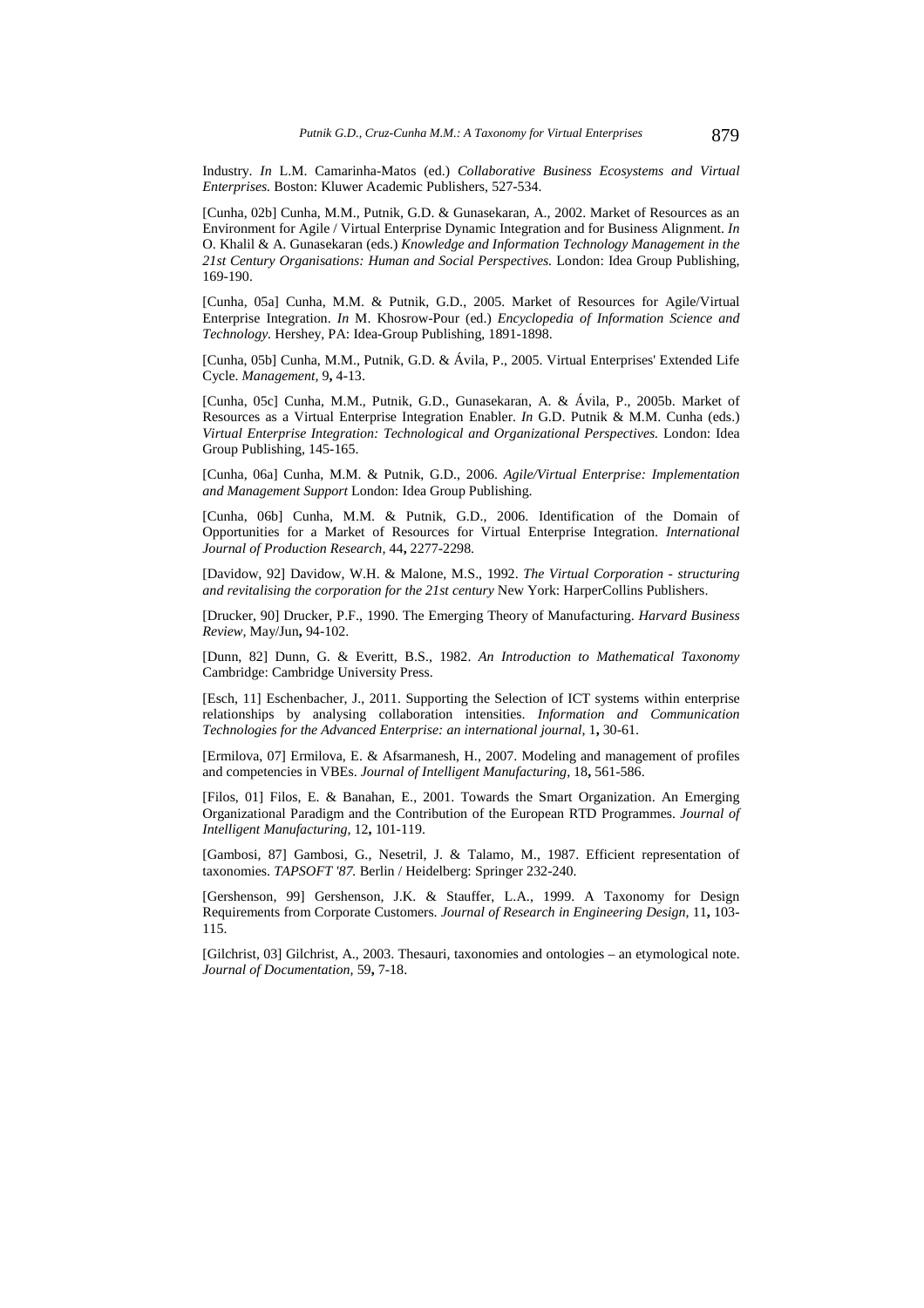[Goldman, 95] Goldman, S., Nagel, R. & Preiss, K., 1995. *Agile Competitors and Virtual Organizations: Strategies for Enriching the Customer* New York: van Nostrand Reinhold.

[Grefen, 06] Grefen, P. & Vonk, J., 2006. A Taxonomy of Transactional Workflow Support. *International Journal of Cooperative Information Systems,* 15**,** 87-118.

[Grosof, 04] Grosof, B.N. & Poon, T.C., 2004. SweetDeal: Representing Agent Contracts with Exceptions Using Semantic Web Rules, Ontologies, and Process Descriptions. *International Journal of Electronic Commerce,* 8**,** 61-97.

[Guarino, 00] Guarino, N. & Welty, C., 2000. Ontological analysis of taxonomic relationships. *Proceedings of the 19th international conference on Conceptual modeling.* Salt Lake City, Utah, USA: Springer-Verlag.

[Gunasekaran, 02] Gunasekaran, A. & Yusuf, Y.Y., 2002. Agile manufacturing: a taxonomy of strategic and technological imperatives. *International Journal of Production Research,* 40**,** 1357 - 1385.

[Hepp, 07] Hepp, M. & Bruijn, J., 2007. GenTax: A Generic Methodology for Deriving OWL and RDF-S Ontologies from Hierarchical Classifications, Thesauri, and Inconsistent Taxonomies *The Semantic Web: Research and Applications.* Springer Berlin / Heidelberg, 129- 144.

[Hormozi, 94] Hormozi, A.M., 1994. Agile Manufacturing. *Proceedings of the 37th International Conference of the American Production and Inventory Control Society.* San Diego: American Production and Inventory Control Society.

[Hsu, 08] Hsu, T.S., Chuang, S.P., Yang, C.L. & Hsu, C.J., 2008. Study on business models for electronic commerce. *Management of Innovation and Technology, 2008. ICMIT 2008. 4th IEEE International Conference on*, 664-668.

[Hudert, 09] Hudert, S., Ludwig, H. & Wirtz, G., 2009. Negotiating SLAs-An Approach for a Generic Negotiation Framework for WS-Agreement. *Journal of Grid Computing,* 7**,** 225-246.

[Irani, 03] Irani, A., Themistocleous, M. & Love, P.E.D., 2003. The impact of enterprise application integration on information system lifecycles. *Information & Management,* 41**,** 177- 187.

[Jagdev, 08] Jagdev, H., Vasiliu, L., Browne, J. & Zaremba, M., 2008. A semantic web service environment for B2B and B2C auction applications within extended and virtual enterprises. *Computers in Industry,* 59**,** 786-797.

[Jung, 07] Jung, J.J., 2007. Taxonomy alignment for interoperability between heterogeneous virtual organizations. *Expert Systems with Applications,* 34**,** 2721-2731

[Kaiser, 08] Kaiser, T.B., Schmidt, S.E. & Joslyn, C.A., 2008. Adjusting Annotated Taxonomies. *International Journal of Foundations of Computer Science,* 19**,** 345-358.

[Kashyap, 05] Kashyap, V., Ramakrishnan, C., Thomas, C. & Sheth, A., 2005. TaxaMiner: an experimentation framework for automated taxonomy bootstrapping. *International Journal of Web and Grid Services,* 1**,** 240-266.

[Keet, 2006] Keet, C.M. A taxonomy of types of granularityed. *IEEE Conference on Granular Computing (GrC2006)*, 2006, Atlanta, USA.

[Koenigsberg, 10] Koenigsberg, E. & Mckay, K.N., 2010. A taxonomy for understanding the origins of production control. *Production Planning & Control: The Management of Operations,*  21**,** 437 - 451.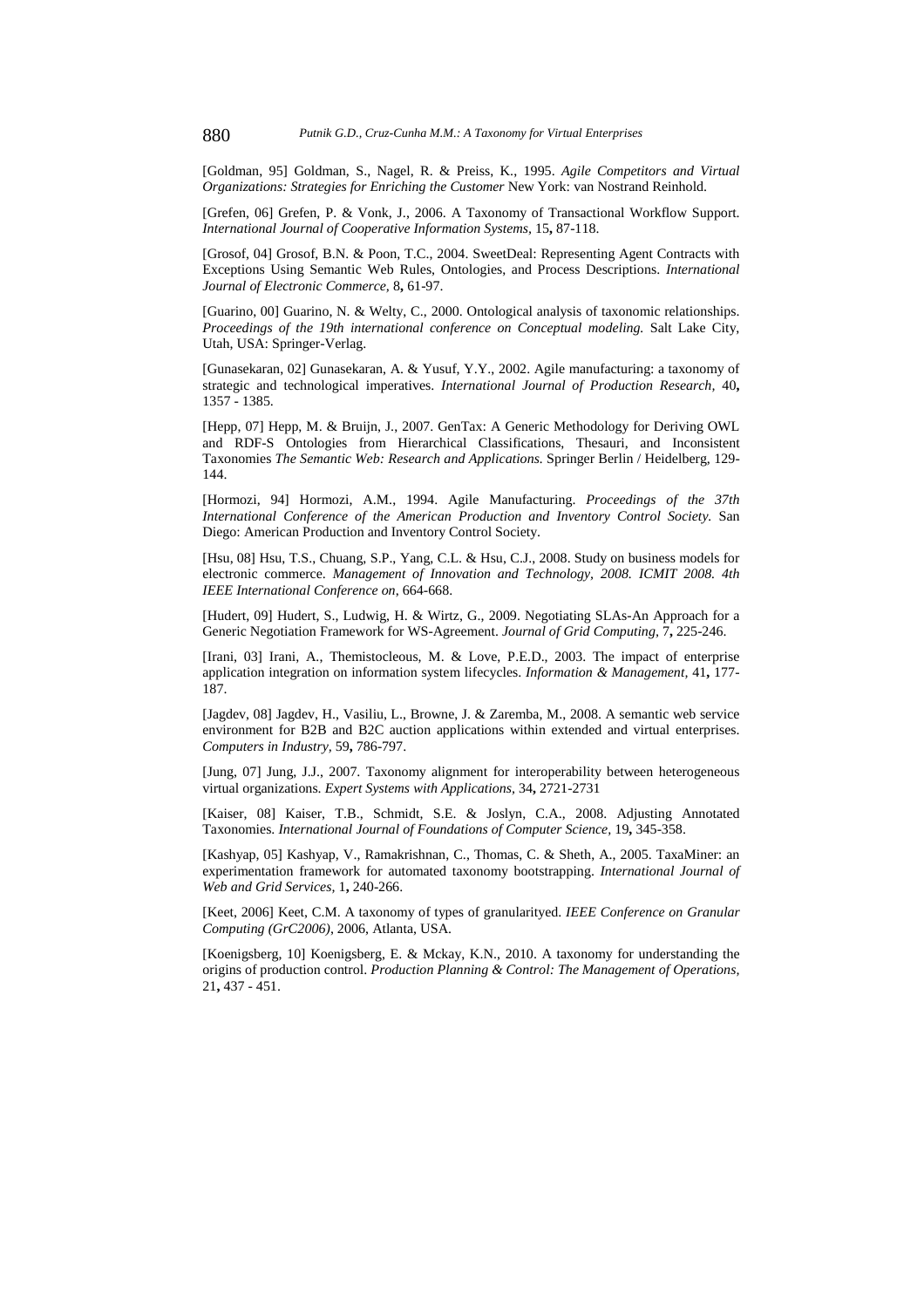[Lee, 09] Lee, S. & Park, Y., 2009. The classification and strategic management of services in e-commerce: Development of service taxonomy based on customer perception. *Expert Systems with Applications,* 36**,** 9618-9624.

[Lethbridge, 01] Lethbridge, N., 2001. An I-Based Taxonomy of Virtual Organizations and the Implications for Efective Management. *Informing Science,* 4**,** 17-24.

[Lomuscio, 03] Lomuscio, A.R., Wooldridge, M. & Jennings, N.R., 2003. A Classification Scheme for Negotiation in Electronic Commerce *Int. J. Group Decis. Negot.,* 12**,** 31-56.

[Malucelli, 06] Malucelli, A., Palzer, D. & Oliveira, E., 2006. Ontology-based Services to help solving the heterogeneity problem in e-commerce negotiations. *Electronic Commerce Research and Applications,* 5**,** 29-43.

[Mccarthy, 00] Mccarthy, I. & Ridgway, K., 2000. Cladistics: a taxonomy for manufacturing organizations. *Integrated Manufacturing Systems,* 11**,** 16-29.

[Meyer, 93] Meyer, A.D., Tsui, A.S. & Hinings, C.R., 1993. Configurational Approaches to Organizational Analysis. *The Academy of Management Journal,* 36**,** 1175-1195.

[Miles, 84] Miles, R.E. & Snow, C.C., 1984. Fit, Failure and the Hall of Fame. *California Management Review.* 10-28.

[Miles, 86] Miles, R.E. & Snow, C.C., 1986. Organizations: New Concepts for New Forms. *California Management Review.* 62-73.

[Miller, 94] Miller, J.G. & Roth, A.V., 1994. A Taxonomy of Manufacturing Strategies. *Management Science,* 40**,** 285-304.

[Milosevic, 04] Milosevic, Z., 2004. Inter-organisational collaborations supported by econtracts. *In* P.F. Linington, F. Gibson, S. Kulkami & J. Cole (eds.) *Building the e-Service Society: e-Commerce, e-Business and e-Government.* The Netherlands: Springer, 413-429.

[Moller, 06] Moller, C., 2006. The role of enterprise systems in supply chain networks; a taxonomy of supply chain strategies. *Int. J. of Networked and Virtual Organizations,* 3**,** 156- 171.

[Msanjila, 10] Msanjila, S. & Afsarmanesh, H., 2010. FETR: a framework to establish trust relationships among organizations in VBEs. *Journal of Intelligent Manufacturing,* 21**,** 251-265.

[Nagel, 92] Nagel, R. & Dove, R., 1992. *21st Century Manufacturing Enterprise Strategy.*  Bethlehem, Pennsylvania.

[Nell, 98] Nell, J.G., 1998. Enterprise Representation: An Analysis of Standards Issues.

[Paszkiewicz, 09] Paszkiewicz, Z. & Picard, W., 2009. Reference Model for Performance Management in Service-Oriented Virtual Organization Breeding Environments. *In* L. Camarinha-Matos, I. Paraskakis & H. Afsarmanesh (eds.) *Leveraging Knowledge for Innovation in Collaborative Networks.* Springer Boston, 505-513.

[Putnik, 97] Putnik, G.D., 1997. Towards OPIM System. *In* M.A. Younis & S. Eid (eds.) *Proceedings of the 22nd International Conference on Computers and Industrial Engineering.*  Cairo, 675-678.

[Putnik, 00] Putnik, G.D., 2000. BM\_Virtual Enterprise Architecture Reference Model. *In* A. Gunasekaran (ed.) *Agile Manufacturing: 21st Century Manufacturing Strategy.* UK: Elsevier Science Publ., 73-93.

[Putnik, 05] Putnik, G.D., Cunha, M.M., Sousa, R. & Ávila, P., 2005. Virtual Enterprise Integration: Challenges of a New Paradigm. *In* G.D. Putnik & M.M. Cunha (eds.) *Virtual*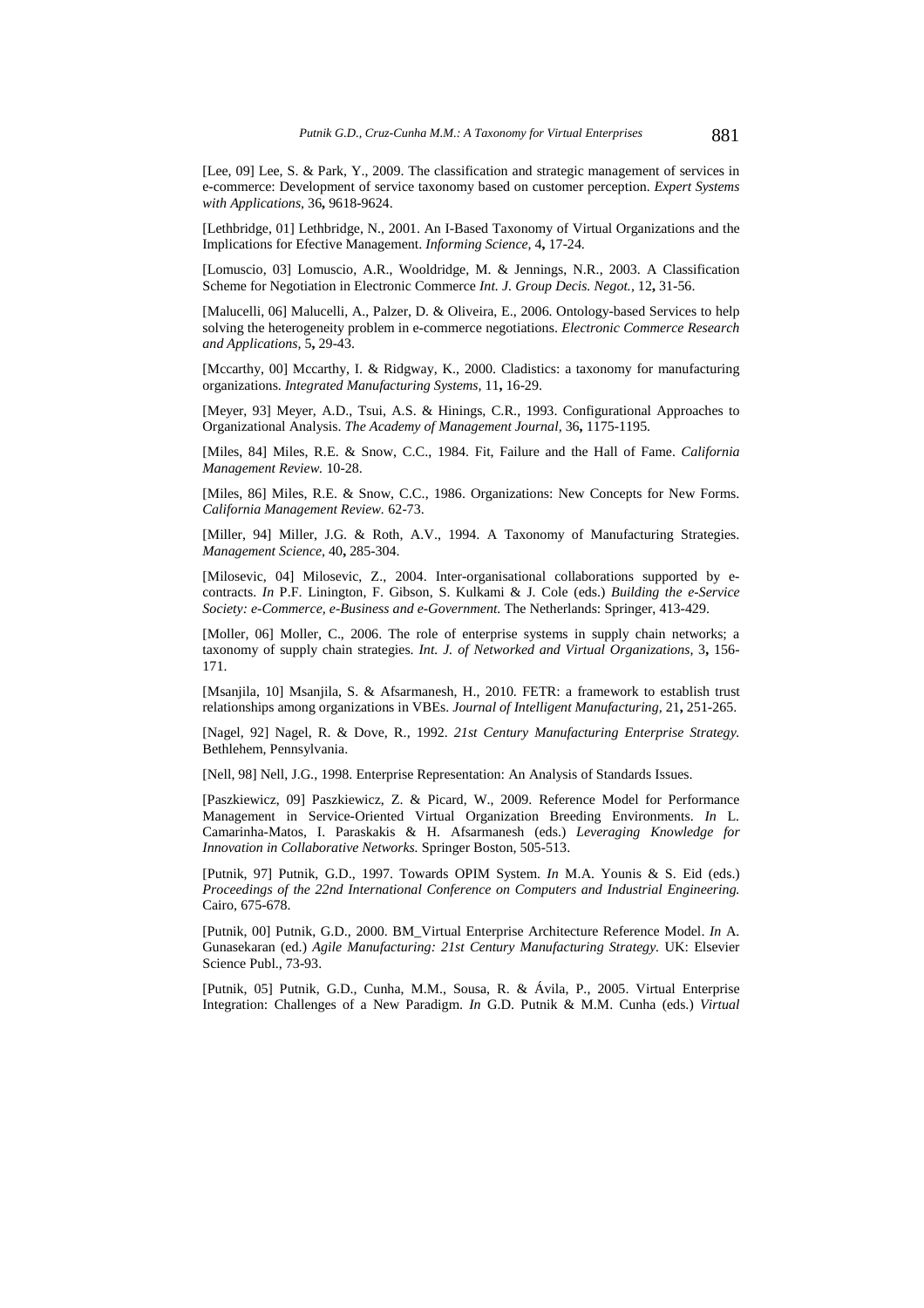*Enterprise Integration: Technological and Organizational Perspectives.* London: Idea Group Publishing, 2-33.

[Putnik, 95] Putnik, G.D. & Silva, S.C., 1995. One-Product-Integrated-Manufacturing. *In* L.M. Camarinha-Matos & H. Afsarmanesk (eds.) *Balanced Automation Systems - Architectures and Design Methods.* Chapman & Hall, 45-52.

[Quinn, 90] Quinn, J.B., 1990. *The Intelligent Enterprise* New York: The Free Press.

[Rasmussen, 07] Rasmussen, L. & Wangel, A., 2007. Work in the virtual enterprise—creating identities, building trust, and sharing knowledge. *AI & Society,* 21**,** 184-199.

[Romero, 08] Romero, D., Galeano, N. & Molina, A., 2008. A Virtual Breeding Environment Reference Model and Its Instantiation Methodology. *In* L. Camarinha-Matos & W. Picard (eds.) *Pervasive Collaborative Networks.* Boston: Springer Boston, 15-24.

[Romero, 09] Romero, D. & Molina, A., 2009. VO breeding environments & virtual organizations integral business process management framework. *Information Systems Frontiers,* 11**,** 569-597.

[Sarkar, 95] Sarkar, M., Butler, B. & Steinfield, C., 1995. Intermediaries and Cybermediaries: A Continuing Role for Mediating Players in the Electronic Commerce Marketplace. *Journal of Computer Mediated Communication,* 1.

[SME, 1993] SME, 1993. *The New Manufacturing Enterprise Wheel.* Dearborne.

[Ströbel, 03] Ströbel, M. & Weinhardt, C., 2003. The Montreal Taxonomy for Electronic Negotiations *Int. J. Group Decis. Negot.,* 12**,** 143-164.

[Sugumaran and Storey, 02] Sugumaran, V. & Storey, V.C., 2002. Ontologies for conceptual modeling: their creation, use, and management. *Data Knowl. Eng.,* 42**,** 251-271.

[Taxonomy, 10a] Taxonomy, 2010. *Merriam-Webster's Learners' Dictionary*: Retrieved July 10, 2010, from http://www.learnersdictionary.com/search/taxonomy.

[Taxonomy, 10b] Taxonomy, 2010. *Merriam-Webster Online Dictionary*: Retrieved July 10, 2010, from http://www.merriam-webster.com/dictionary/taxonomy.

[Taxonomystrategies, 09] Taxonomystrategies, 2009. *Taxonomies* [online].

http://www.taxonomystrategies.com/html/glossary.htm#taxonomies [Accessed Access Date 2010].

[Themistocleous, 02] Themistocleous, M. & Irani, Z., 2002. Novel taxonomy for application integration. *Benchmarking: An International Journal,* 9**,** 154 - 165.

[Thoben, 01] Thoben, K.-D. & Jagdev, H., 2001. Typological issues in enterprise networks. *Production Planning & Control,* 12**,** 421-436.

[Villa, 07] Villa, F., 2007. A semantic framework and software design to enable the transparent integration, reorganization and discovery of natural systems knowledge. *Journal of Intelligent Information Systems,* 29**,** 79-96.

[Welty, 01] Welty, C. & Guarino, N., 2001. Supporting ontological analysis of taxonomic relationships. *Data & Knowledge Engineering,* 39**,** 51-74.

[Westphal, 10] Westphal, I., Thoben, K.-D. & Seifert, M., 2010. Managing collaboration performance to govern virtual organizations. *Journal of Intelligent Manufacturing,* 21**,** 311- 320.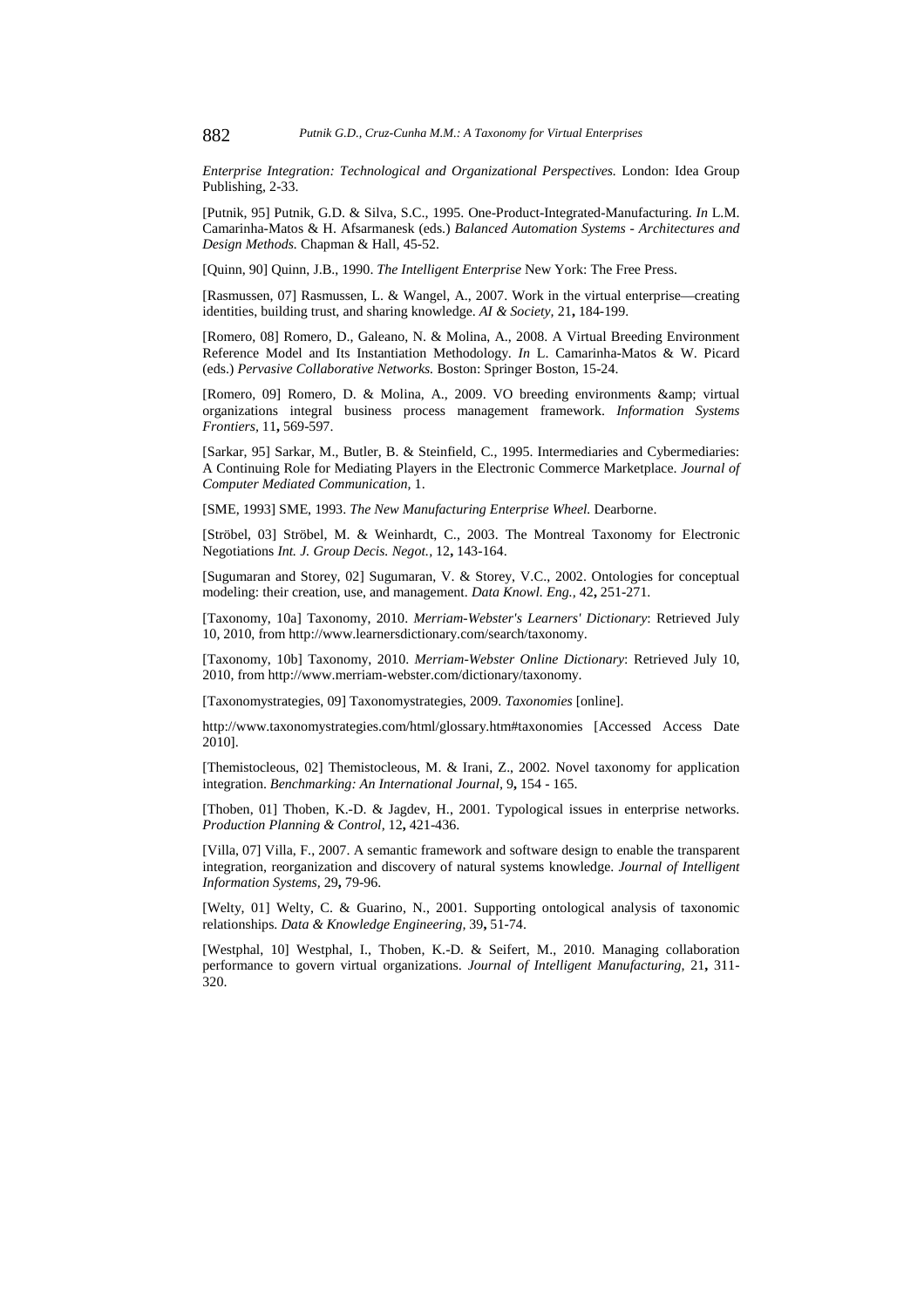[White, 96] White, G.P., 1996. A survey and taxonomy of strategy-related performance measures for manufacturing. *International Journal of Operations & Production Management,*  16**,** 42-61.

[Yusuf, 99] Yusuf, Y.Y., Sarhadi, M. & Gunasekaran, A., 1999. Agile Manufacturing: The drivers, concepts and attributes. *International Journal of Production Economics,* 62**,** 33-43.

[Zhao, 06] Zhao, X., Sum, C.-C., Qi, Y., Zhang, H. & Lee, T.-S., 2006. A taxonomy of manufacturing strategies in China. *Journal of Operations Management* 24**,** 621-636.

# **ANNEXES**

#### **Annex 1 – VE agility or VE Dynamics as a VE attribute**

```
2.3.3. Agility ( | Dynamics ) 
    2.3.3.1. Structural dynamics 
       2.3.3.1.1. Criteria 
          2.3.3.1.1.1. For every new product or project 
          2.3.3.1.1.2. Along the product life-cycle 
 / 
       2.3.3.1.2. Enablers 
          2.3.3.1.2.1. Transaction cost 
          2.3.3.1.2.2. Knowledge protection 
          2.3.3.1.2.3. Chaordic System Thinking 
    2.3.3.2. Operational dynamics
```
**Annex 2 – "Market of Resources" as an infrastructure / environment for VE integration** 

```
5.1.1.1. "Market of Resources" (MR)\ 
   5.1.1.1.1. Input to MR 
      5.1.1.1.1.1. Members 
          5.1.1.1.1.1.1. Companies 
          5.1.1.1.1.1.2. Brokers 
          5.1.1.1.1.1.3. Customers 
       5.1.1.1.1.2. Data 
          5.1.1.1.1.2.1. External regulation 
          5.1.1.1.1.2.2. Standards 
          5.1.1.1.1.2.3. External data 
          5.1.1.1.1.2.4. … 
   5.1.1.1.2. MR Processes 
       5.1.1.1.2.1. MR Design 
          5.1.1.1.2.1.1.Creation of DB 
          5.1.1.1.2.1.2.Search patterns definition 
          5.1.1.1.2.1.3.Regulation definition 
          5.1.1.1.2.1.4.Brokerage implementation 
          5.1.1.1.2.1.5.MR institutialization 
       5.1.1.1.2.2. MR Operation 
          5.1.1.1.2.2.1. Resources ( | VE partners ) subscription 
          5.1.1.1.2.2.2. Resources ( | VE partners ) updating 
 5.1.1.1.2.2.3. Brokerage management 
 5.1.1.1.2.2.4. VE processes monitoring 
          5.1.1.1.2.2.5. Regulation enforcement 
          5.1.1.1.2.2.6. DB/KB management 
       5.1.1.1.2.3. Other MR sub-processes
```